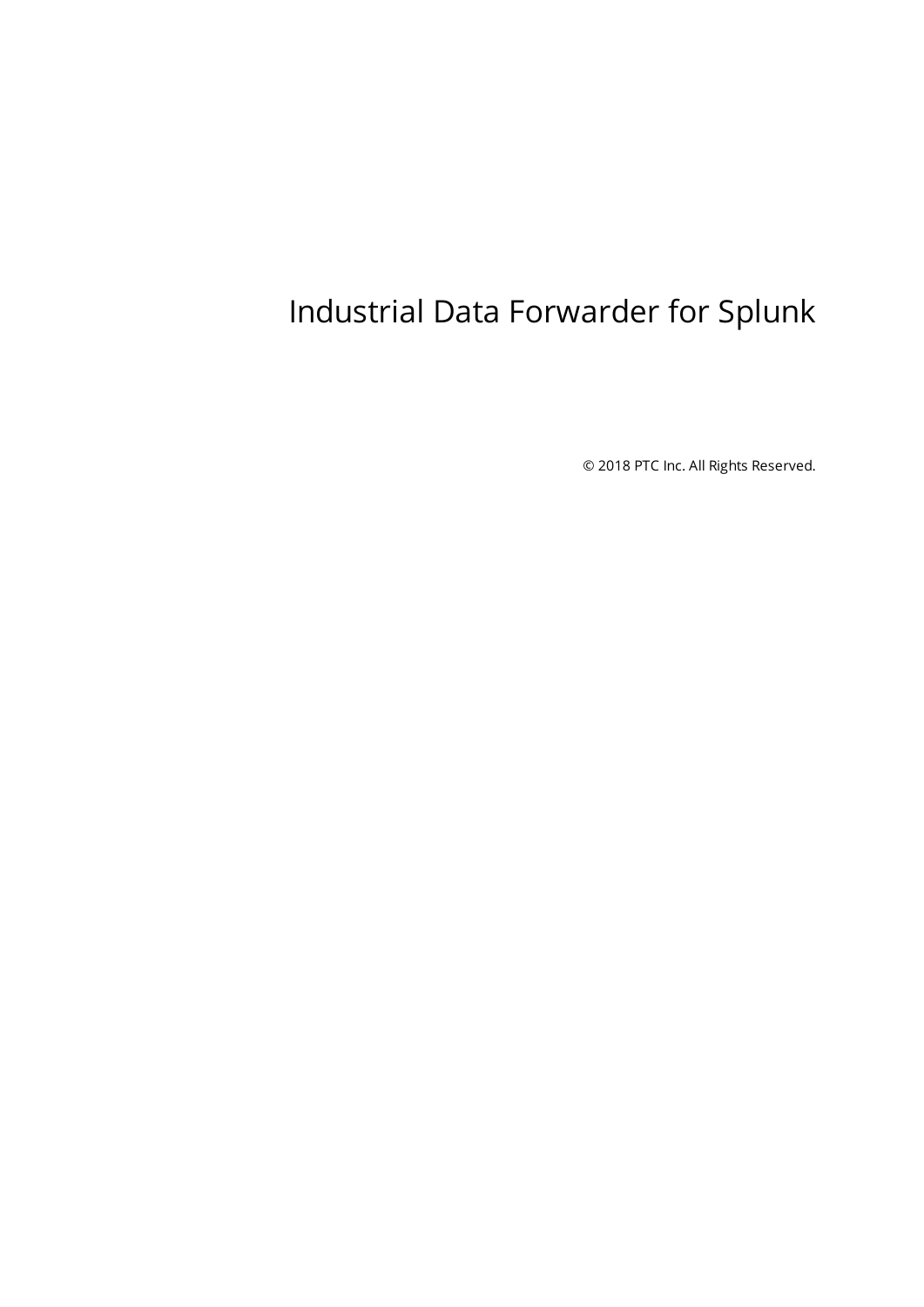# <span id="page-1-0"></span>Table of Contents

| Connection <connection name=""> failed to connect to server: <lp hostname="">:<port>. Please verify</port></lp></connection>   |
|--------------------------------------------------------------------------------------------------------------------------------|
| this connection information is correct and that the host can be reached.  24                                                   |
| Dropping data for connection <connection name=""> (server: <ip hostname="">:<port>), the maximum</port></ip></connection>      |
| queue is <size>. Slow down the data collection rate or verify the server is responsive. 24</size>                              |
|                                                                                                                                |
| Error adding item <item>. This item already exists in connection <connection>. 25</connection></item>                          |
| Error importing CSV item record <number>. Deadband <value> is invalid; setting to <new value="">. 25</new></value></number>    |
| Error importing CSV item record <number>. No Deadband value found; setting to <value>. 25</value></number>                     |
| Error importing CSV item record <number>. Deadband <value> is out of range; setting to <value>.26</value></value></number>     |
| Error importing CSV header information. Duplicate field name: <field>. 26</field>                                              |
|                                                                                                                                |
| Error importing CSV data. Header fields are out of order. Metadata must be the final field. 27                                 |
|                                                                                                                                |
| Error importing CSV item record <number>. Invalid Metadata string, setting to default value. 27</number>                       |
| Error importing CSV header information. Missing field identification record.  28                                               |
|                                                                                                                                |
|                                                                                                                                |
| Error importing CSV item record <number>. No Update Rate found; setting to <value>. 29</value></number>                        |
| Error importing CSV item record <number>. Update Rate <value> is out of range; setting to <new< td=""></new<></value></number> |
|                                                                                                                                |
|                                                                                                                                |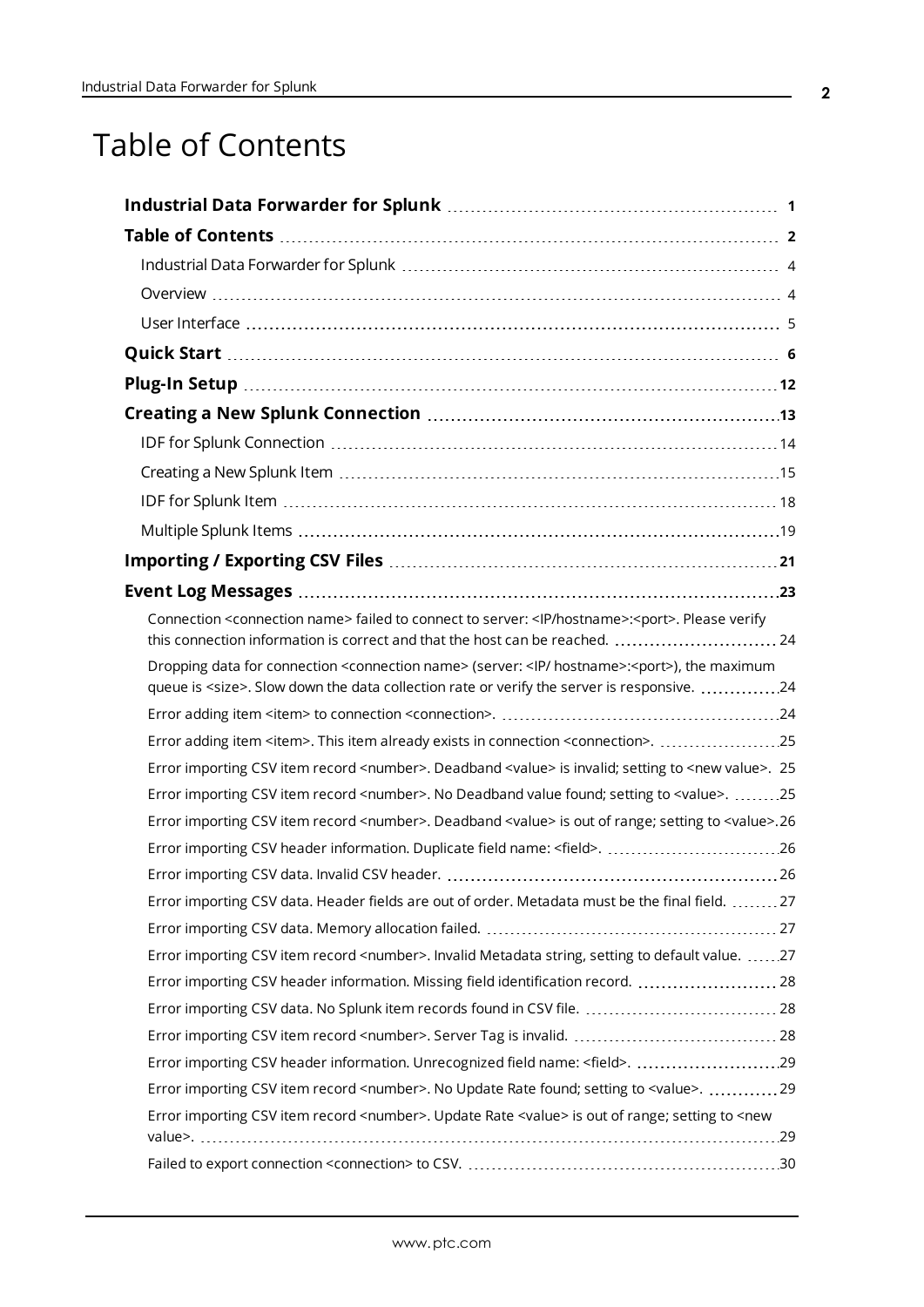| Unable to send data for item <item> on connection <connection>. The licensed item count of</connection></item>   |  |
|------------------------------------------------------------------------------------------------------------------|--|
|                                                                                                                  |  |
| Failed to load XML project. Item <item> already exists in Splunk connection <connection>. 30</connection></item> |  |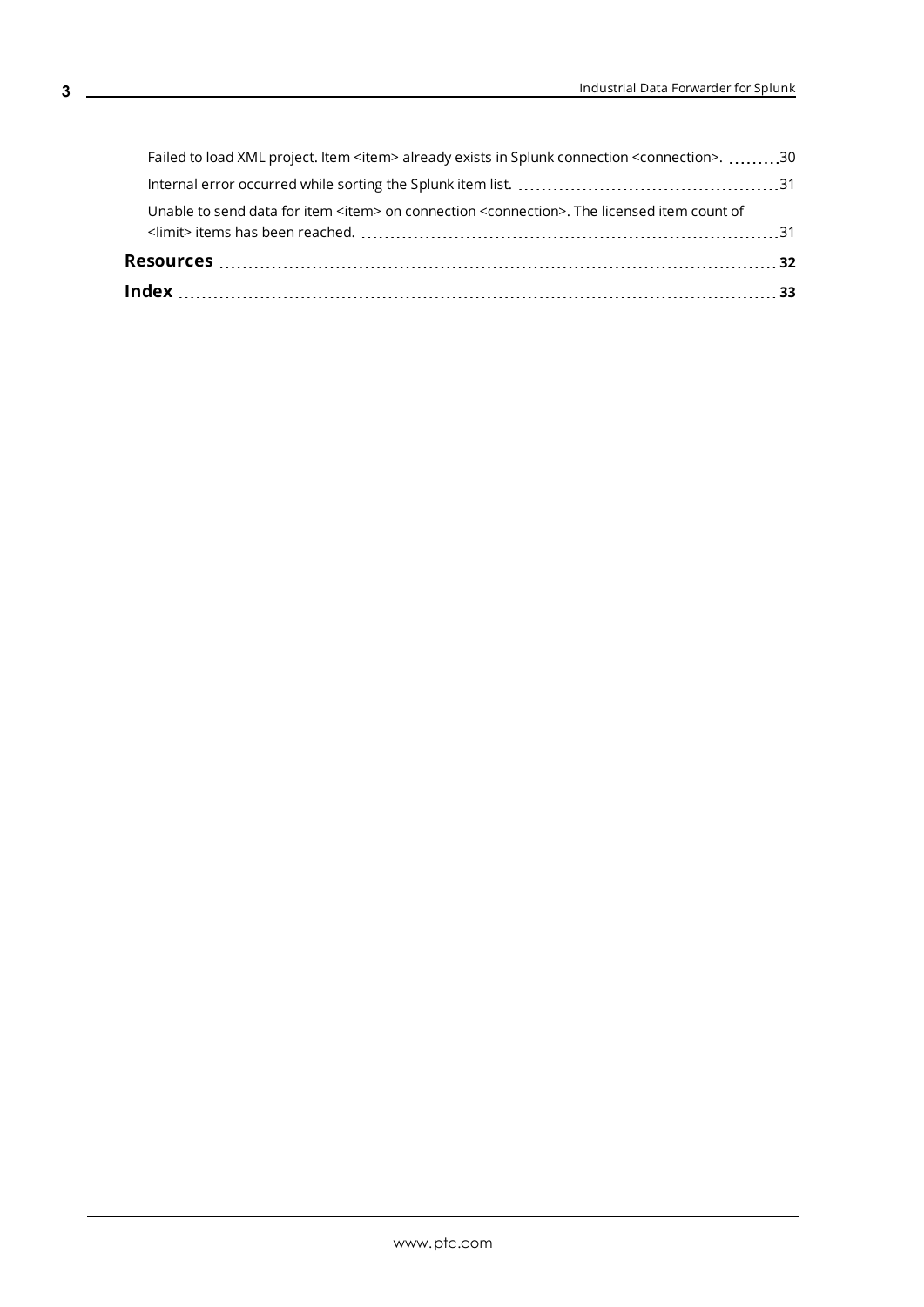## <span id="page-3-0"></span>**Industrial Data Forwarder for Splunk**

Help version 1.020

#### **CONTENTS**

#### **[Overview](#page-3-1)**

What is the Industrial Data Forwarder for Splunk? What can the Industrial Data Forwarder for Splunk do?

#### **[Quick](#page-5-0) Start**

How can I set up data forwarding?

#### **Setup [& Configuration](#page-11-0)**

How do I add an Industrial Data Forwarder for Splunk connection? How do I add an Industrial Data Forwarder for Splunk item? How do I edit Splunk items? Can I export Splunk items?

#### **Warning and Error [Messages](#page-22-0)**

What messages does the Industrial Data Forwarder for Splunk produce?

#### <span id="page-3-1"></span>**Overview**

The Industrial Data Forwarder for Splunk enables users to forward tag data to Splunk® servers over TCP/IP through one or more connections. When the value for a configured tag changes, or at the specified scan rate of the tag, an update is sent to the Splunk server as a string. Each update contains a UTC timestamp for when the tag value changed, as well as the name, value, quality, and metadata for the tag. An example of an update is shown below:

*2014-07-10 14:17:25.049 +0000 Tag="Simulators.Sim1.Ramp1" Value="42" Quality="good"*

**See Also: User [Interface](#page-4-0) [Quick](#page-5-0) Start**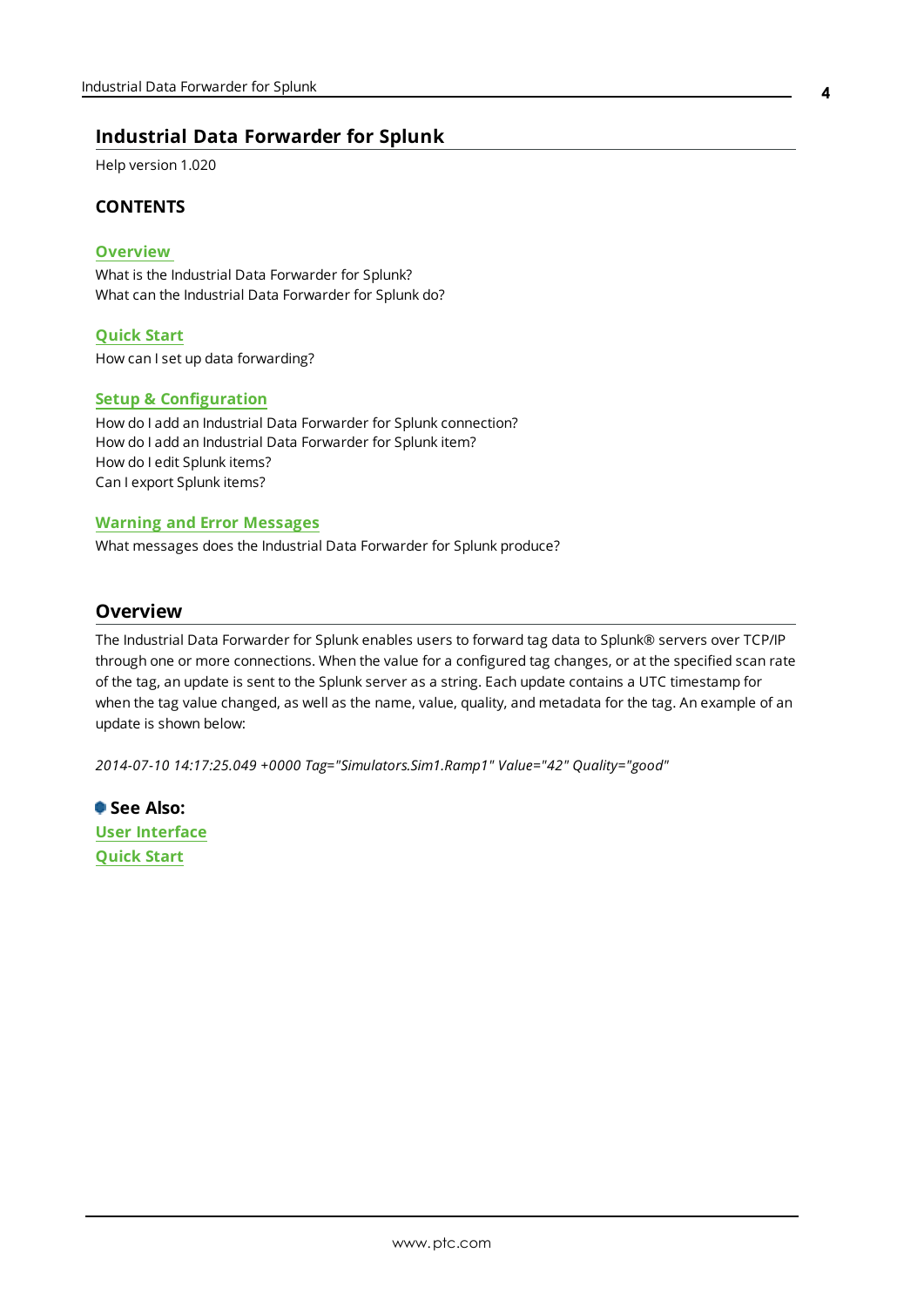#### <span id="page-4-0"></span>**User Interface**

The IDF for Splunk plug-in interface consists of a toolbar, a Connection View, a Detail View, and an Event Log.

| <b>File</b><br>Edit View Tools Runtime<br>Help            |            |  |                                          |                              |                |   |
|-----------------------------------------------------------|------------|--|------------------------------------------|------------------------------|----------------|---|
| <b>JRHRIDGGOOM</b>                                        |            |  | 3 电高入                                    | $rac{1}{2}$                  | <b>Toolbar</b> |   |
| ⊟ <b>D</b> Project                                        |            |  | Server Tag                               |                              | Update Rate    |   |
| □ S IDF for Splunk                                        |            |  | Channel1.Device1._Statistics 1000        |                              |                |   |
| <b>DE for Splunk Connection</b><br><b>Connection View</b> |            |  |                                          | <b>Detail View</b>           |                |   |
|                                                           |            |  | ш                                        |                              |                |   |
| <b>Date</b><br>Time<br>V.                                 | Source     |  | <b>Event</b>                             |                              |                |   |
| 11/10/2016 12:16:46 PM                                    | KEPServerE |  | Kepware Industrial Connectivity Platform |                              |                | ≣ |
| 11/10/2016 12:16:52 PM                                    |            |  |                                          | DH+ device driver loaded :   |                |   |
| 11/10/2016 12:16:52 PM                                    |            |  | <b>Event Log</b>                         | win Serial device driver loa |                |   |
| 11/10/2016 12:16:52 PM                                    | KEPServerE |  | Runtime service started.                 |                              |                |   |
|                                                           |            |  |                                          |                              |                |   |

#### <span id="page-4-5"></span>**Toolbar**

The toolbar provides functions to add connections and items, enable or disable connections, and cut/ copy/paste/undo actions. Access the full set of options by clicking **Edit | IDF for Splunk**.

#### <span id="page-4-1"></span>**Connection View**

The Connection View displays the IDF for Splunk connections. Right-click in this view to add, edit, copy, cut, paste, delete, enable, disable, import, and export Splunk connections.

#### <span id="page-4-2"></span>**Detail View**

The Detail View displays the items in the connection currently selected in the Connection View. Right-click in this view to add, edit, copy, cut, paste, and delete Splunk items within a connection. Users can also cut, copy, and paste items from one connection to another.

#### <span id="page-4-4"></span><span id="page-4-3"></span>**Event Log**

The Event Log displays three types of messages: General Messages, Warnings, and Errors. The Source column displays "IDF for Splunk" to indicate events from this plug-in.

**5**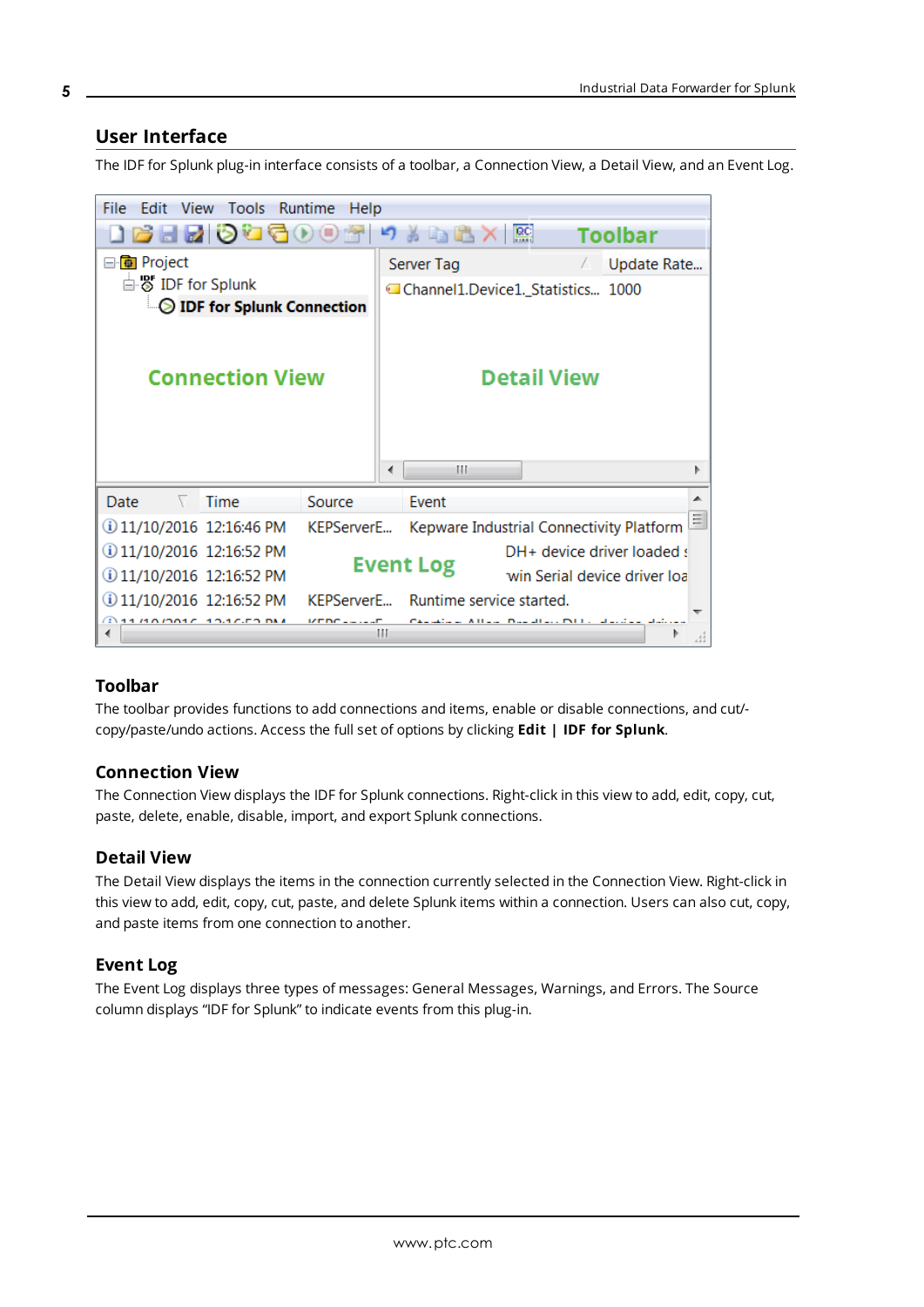## <span id="page-5-2"></span><span id="page-5-0"></span>**Quick Start**

#### **Prerequisites**

- 1. To receive data, the Splunk server must be configured to accept TCP input on a specific port. The default port for data from the server is 51112. For more information on how to configure a TCP input for a Splunk server, consult the Splunk documentation.
- 2. The project must already have at least one static tag defined to begin. This tutorial assumes the project has a channel, "Simulator," and a device, "Sim1," with static tags defined. For more information about projects, see the server help.

#### <span id="page-5-1"></span>**Adding the Connection**

1. In the connection view, expand **IDF for Splunk** and select **Add Splunk connection...**

| Runtime           |  |                                                   |      |            |  |
|-------------------|--|---------------------------------------------------|------|------------|--|
| File <sup>®</sup> |  | Edit View Tools Runtime                           | Help |            |  |
|                   |  | <b>] 13 日 2</b>   IDF for Splunk   ▼   ② ① (う ① 0 |      |            |  |
|                   |  | Click to add a new Splunk connection.             |      | Server Tag |  |
|                   |  |                                                   |      |            |  |
|                   |  |                                                   |      |            |  |
|                   |  |                                                   |      |            |  |
|                   |  |                                                   |      |            |  |

2. In the IDF for Splunk Connection dialog, enter a new connection name. *For more information, refer to IDF for Splunk [Connection](#page-13-0).*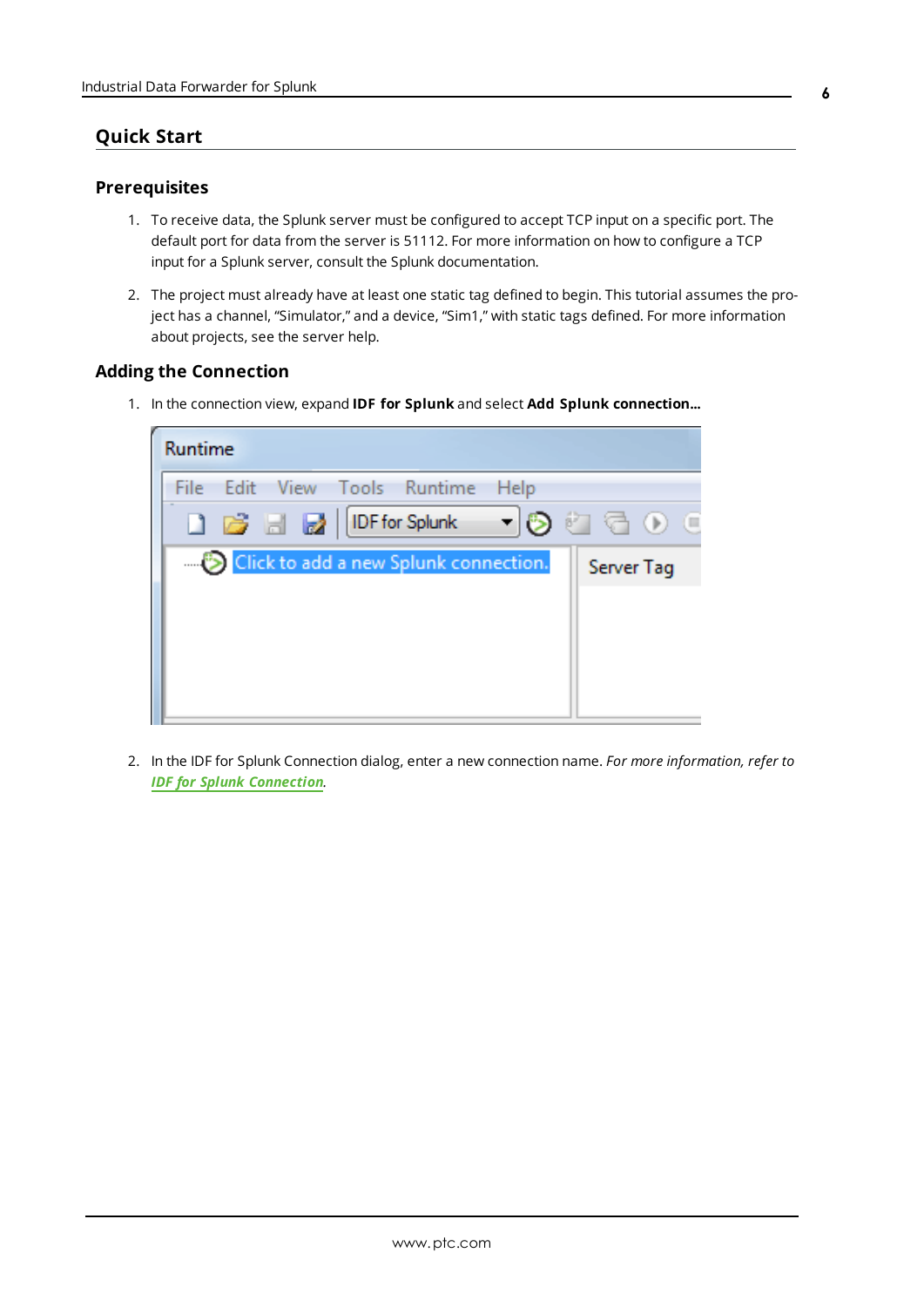| <b>IDF</b> for Splunk Connection |                           |
|----------------------------------|---------------------------|
| <b>Connection Name:</b>          | IDF for Splunk Connection |
| IP/Hostname:                     | 127.0.0.1                 |
| Port:                            | 51112                     |
| <b>Item Count:</b>               | з                         |
| <b>Total Item Count:</b>         | з                         |
|                                  | Not licensed              |
| License Limit:                   |                           |
| V Enabled                        | Cancel<br>OK<br>Help      |

- 3. Specify the IP address or hostname of the Splunk server. A local host may be specified by entering "localhost" or "127.0.0.1".
- 4. Enter the port configured for TCP input on the Splunk server.

**Note**: If the IP/Hostname or port is changed after the connection is created, only values that were previously buffered or change after the modification are delivered to the new endpoint.

- 5. Leave the **Enabled** setting checked (default) to allow the new connection to communicate with the specified Splunk server immediately.
- 6. Click **OK**.
- 7. Verify that the Event Log in the bottom pane indicates the connection to the server by displaying the message, "Connection '<connection name>' is connected to server: '<IP/hostname>:<Port>.'" with the correct date and time stamp.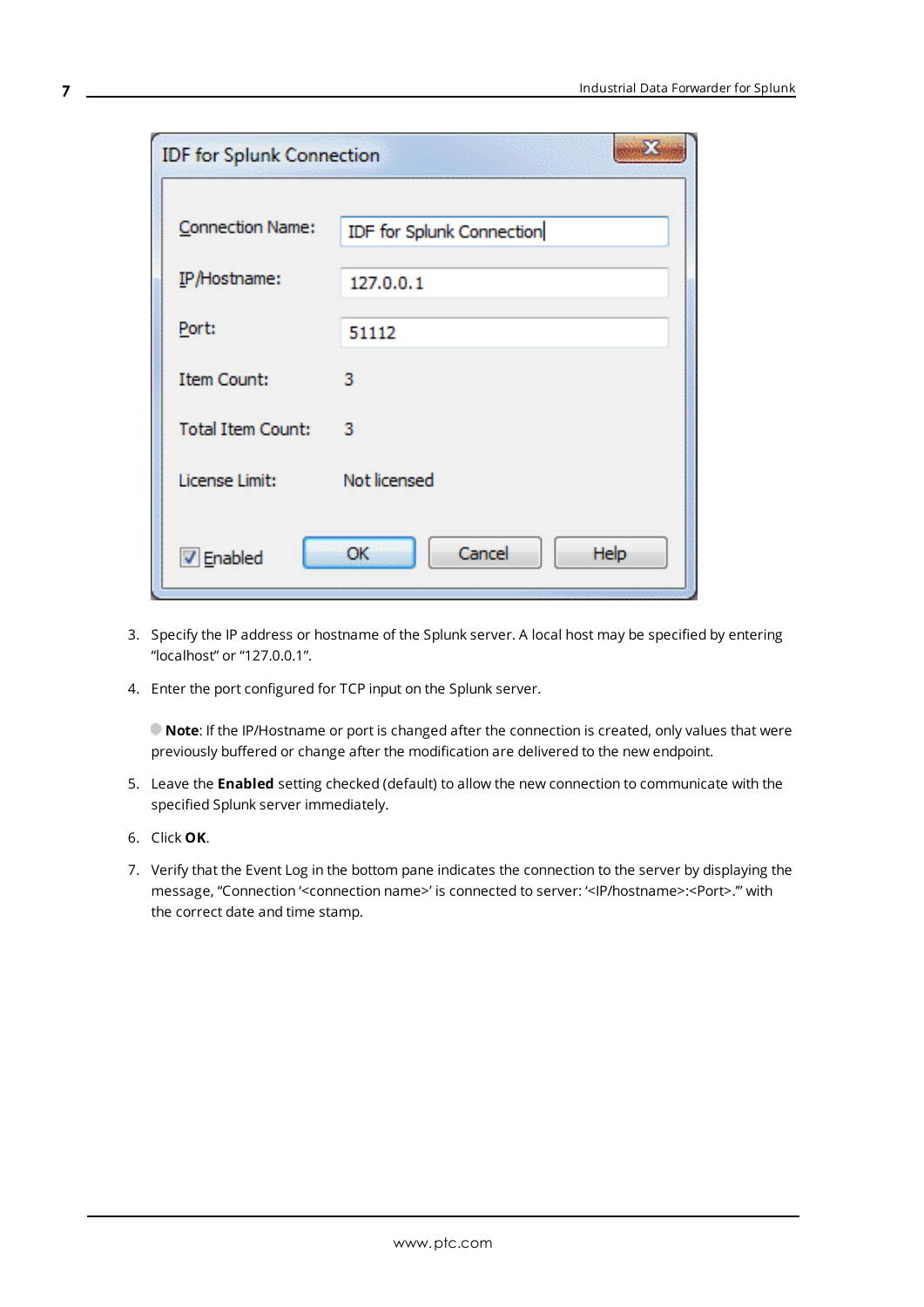| Runtime                                                                                                                                                                                                                                                                                                                                                                                                                                                                 |                                               |                                                    |              |            | $\mathbf x$<br>▣<br>$\Box$ |
|-------------------------------------------------------------------------------------------------------------------------------------------------------------------------------------------------------------------------------------------------------------------------------------------------------------------------------------------------------------------------------------------------------------------------------------------------------------------------|-----------------------------------------------|----------------------------------------------------|--------------|------------|----------------------------|
| View Tools Runtime<br><b>File</b><br>Edit                                                                                                                                                                                                                                                                                                                                                                                                                               | Help                                          |                                                    |              |            |                            |
| IDF for Splunk<br>$\begin{array}{c c c c c c} \multicolumn{2}{c }{\textbf{A}} & \multicolumn{2}{c }{\textbf{B}} & \multicolumn{2}{c }{\textbf{B}} \\ \multicolumn{2}{c }{\textbf{A}} & \multicolumn{2}{c }{\textbf{B}} & \multicolumn{2}{c }{\textbf{B}} & \multicolumn{2}{c }{\textbf{B}} \\ \multicolumn{2}{c }{\textbf{A}} & \multicolumn{2}{c }{\textbf{B}} & \multicolumn{2}{c }{\textbf{B}} & \multicolumn{2}{c }{\textbf{B}} \\ \multicolumn{2}{c }{\textbf{A}}$ | ▁ <u>▾)</u> ♡♡♂ Q ⊙ ⊙ @  ♡ ♪ Q © X   <u>@</u> |                                                    |              |            |                            |
| <b>DE</b> for Splunk Connection                                                                                                                                                                                                                                                                                                                                                                                                                                         | Server Tag                                    | / Update Rate (ms) Data Type Deadband (%) Metadata |              |            |                            |
|                                                                                                                                                                                                                                                                                                                                                                                                                                                                         | Click to add a new Splunk item.               |                                                    |              |            |                            |
| Date<br><b>Time</b><br>Source                                                                                                                                                                                                                                                                                                                                                                                                                                           | Event                                         |                                                    |              |            |                            |
| (i) 9/11/2014 3:43:35 PM IDF for Splunk Connection 'IDF for Splunk Connection' is connected to server: '127.0.0.1:51112'.                                                                                                                                                                                                                                                                                                                                               |                                               |                                                    |              |            |                            |
| $\overline{ }$                                                                                                                                                                                                                                                                                                                                                                                                                                                          | m.                                            |                                                    |              |            | ۰                          |
| Ready                                                                                                                                                                                                                                                                                                                                                                                                                                                                   |                                               |                                                    | Default User | Clients: 0 | Active tags: 18 of 18      |

#### <span id="page-7-0"></span>**Adding Items**

1. Select **Add Splunk Item…** in the Detail view. Alternatively, select **New Splunk item** from the toolbar, or **New Splunk items** to add several at once.



2. In the IDF for Splunk Item dialog, click the Browse (**…**) button to open the Tag Browser.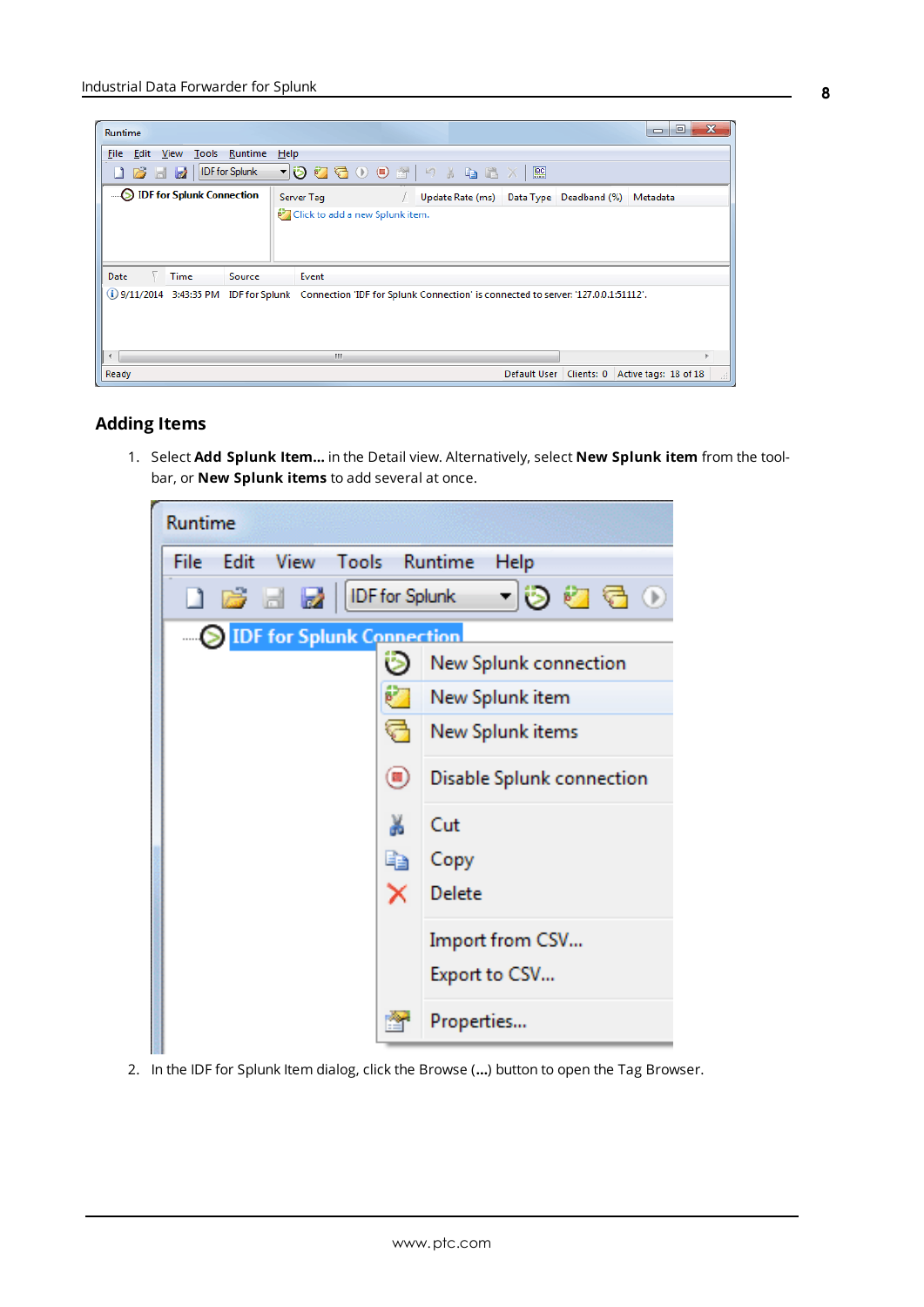| <b>Tag Browser</b>                 |                               |                  |           |             |
|------------------------------------|-------------------------------|------------------|-----------|-------------|
| Include system/internal tag groups |                               | Tag Name         | Data Type | Description |
| ⊟ Simulator                        |                               | SimTag1          | Word      |             |
| <b>Statistics</b>                  | 未                             | <b>Ø</b> SimTag2 | Word      |             |
| System                             |                               | <b>Ø</b> SimTag3 | Word      |             |
| in SimDevice1                      |                               |                  |           |             |
| <b>D</b> System                    | Ξ<br>$\overline{\phantom{a}}$ |                  |           |             |
| $\Box$ SimGroup1                   |                               |                  |           |             |

- 3. Use the Tag Browser to locate and select the tag for the new item. Once finished, click **Apply**.
- 4. Specify the Update Rate and Deadband. Leaving a field unchanged uses the default value shown. *For more information, refer to IDF for [Splunk](#page-17-0) Item.*
- 5. Under the Publish section, choose **Only on Data Changes** or **Every Scan**. Choosing "Every scan" sends data to the Splunk endpoint on each scan even when there is no change in value.
- 6. Specify the optional Metadata for the new item(s). For more information, refer to **IDF for [Splunk](#page-17-0) [Item](#page-17-0)**.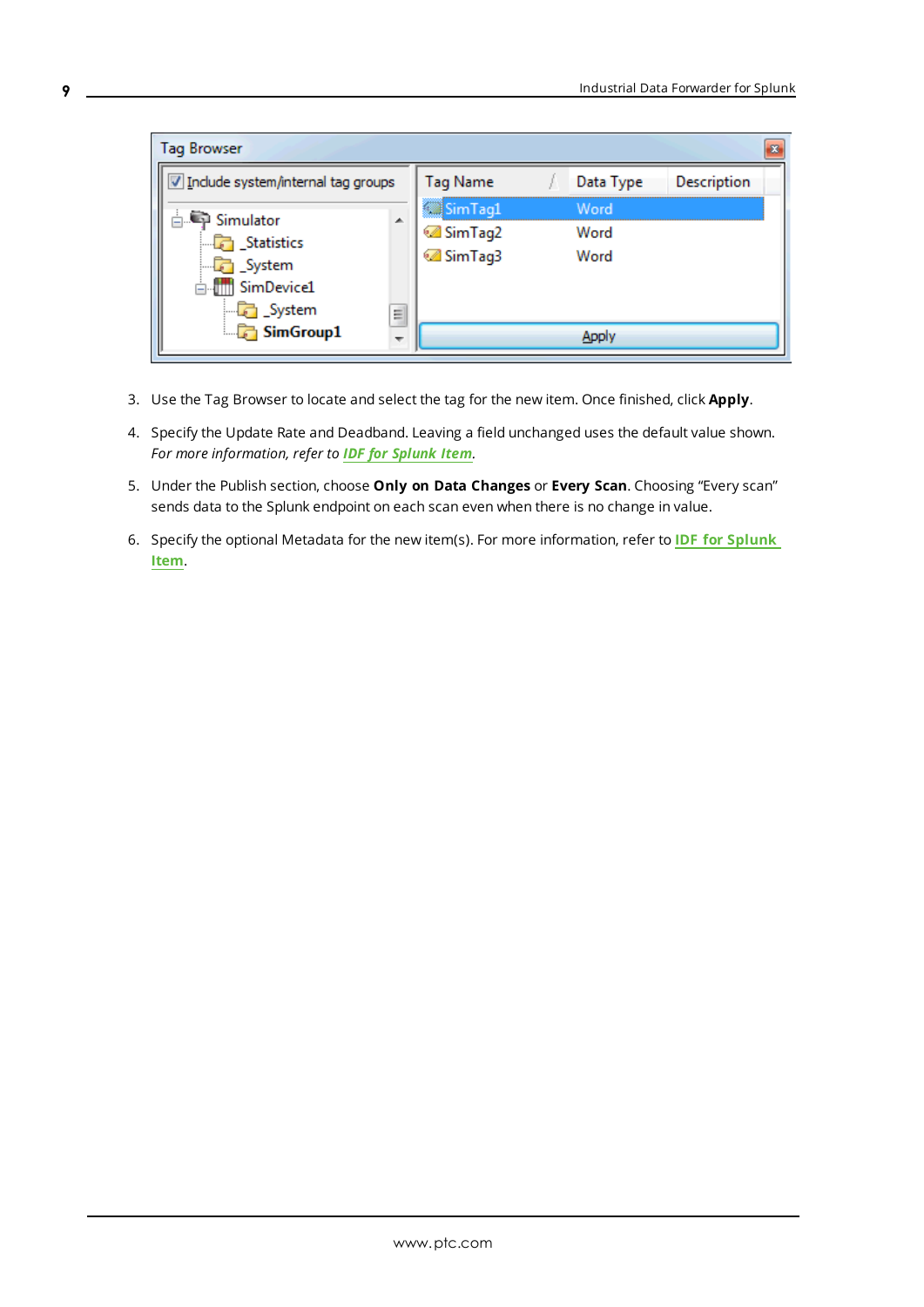| <b>IDF</b> for Splunk Item |                        |      |
|----------------------------|------------------------|------|
| Server Tag:                |                        | œ    |
| Update Rate (ms):          | ÷<br>1000              |      |
| Publish                    |                        |      |
|                            | O Only on Data Changes |      |
|                            | Deadband (%):<br>0     |      |
| <b>Every scan</b>          |                        |      |
|                            |                        |      |
| Metadata:                  |                        | zh.  |
|                            |                        |      |
|                            |                        |      |
|                            |                        |      |
|                            | Cancel<br>OK           | Help |

- 7. Once finished, click **OK**.
- 8. Verify that the new item appears correctly in the Detail View.

| Runtime                                                                                                                   |                            |                                         |                                                 | x<br>$\Box$ |
|---------------------------------------------------------------------------------------------------------------------------|----------------------------|-----------------------------------------|-------------------------------------------------|-------------|
| Runtime<br>Edit<br>View<br>Tools<br>File                                                                                  | Help                       |                                         |                                                 |             |
| IDF for Splunk                                                                                                            | $\bullet$<br>\bullet       |                                         |                                                 |             |
| <b>DE for Splunk Connection</b>                                                                                           | Server Tag                 | Update Rate (ms) Data Type Deadband (%) | Metadata                                        |             |
|                                                                                                                           | Simulators.Sim1.Ramp1 1000 | Word<br>None                            | MachineID="C42"                                 |             |
| Date<br><b>Time</b><br>Source                                                                                             | Event                      |                                         |                                                 |             |
| (i) 9/11/2014 3:43:35 PM IDF for Splunk Connection 'IDF for Splunk Connection' is connected to server: '127.0.0.1:51112'. |                            |                                         |                                                 |             |
| ш<br>$\overline{ }$                                                                                                       |                            |                                         |                                                 |             |
| Ready                                                                                                                     |                            |                                         | Default User   Clients: 0   Active tags: 1 of 1 |             |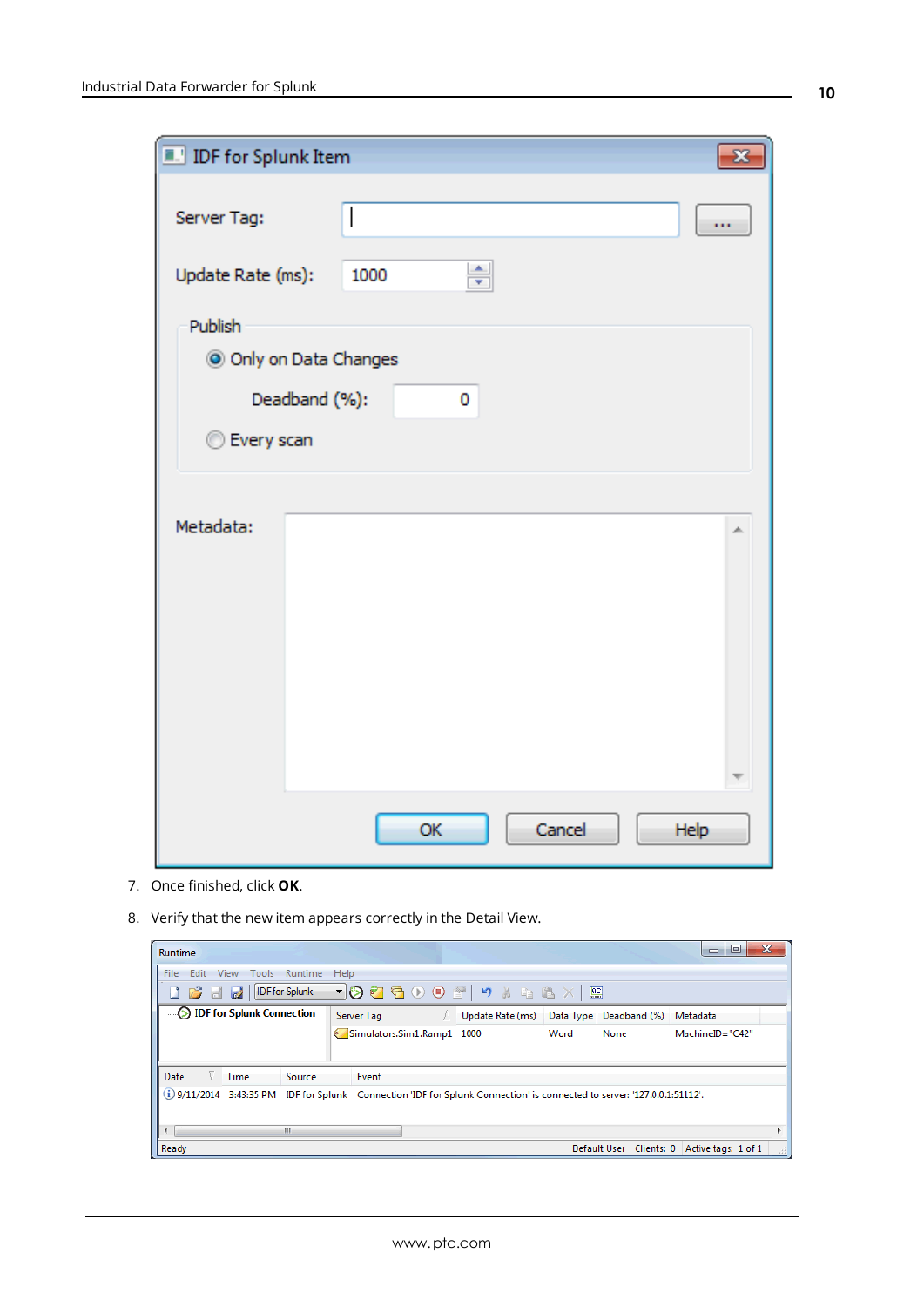**See Also: IDF for Splunk [Connection](#page-13-0) IDF for [Splunk](#page-17-0) Item**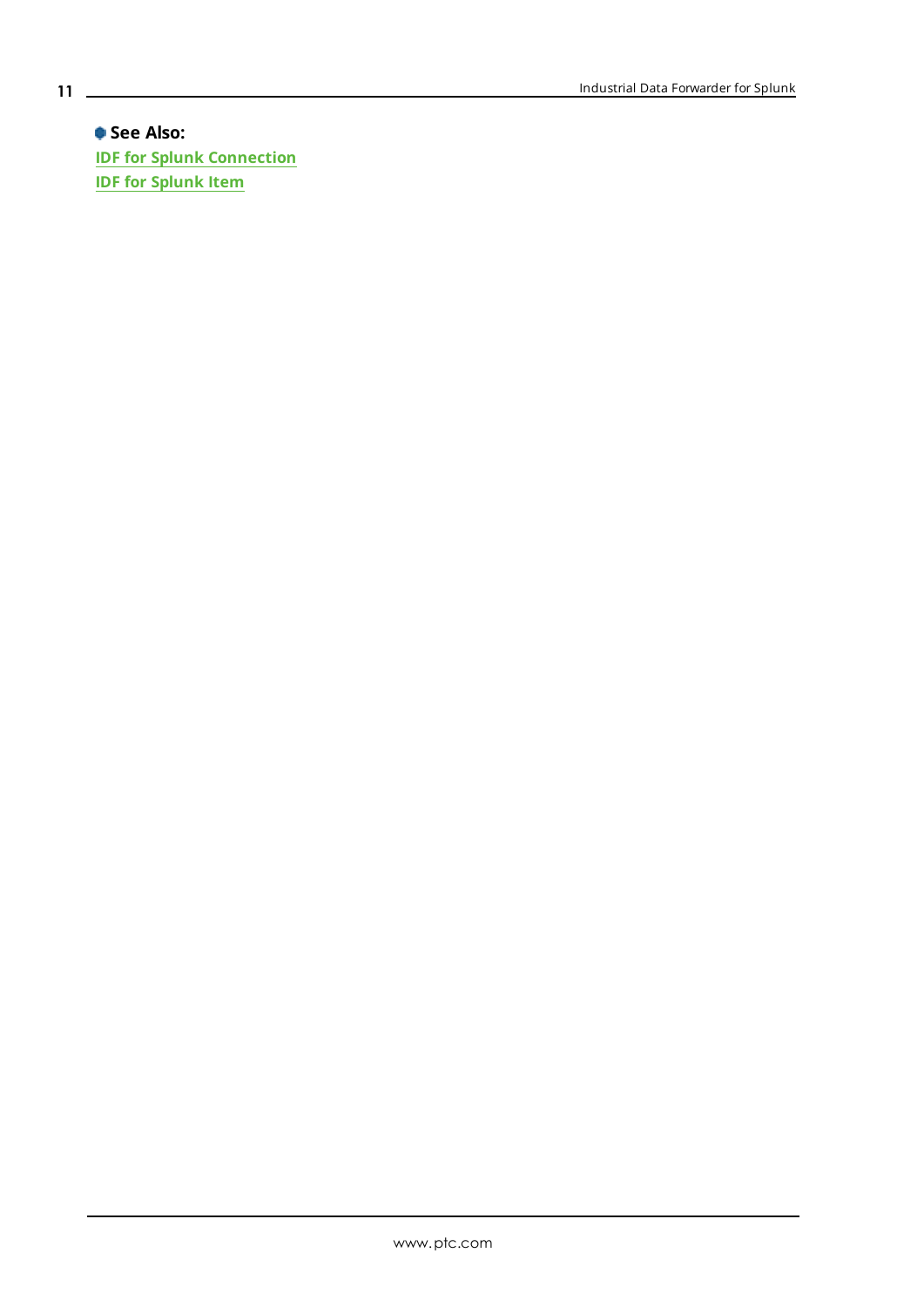## <span id="page-11-0"></span>**Plug-In Setup**

For more information, select a link from the list below.

**IDF for Splunk [Connection](#page-13-0) Creating a New Splunk [Connection](#page-12-0) IDF for [Splunk](#page-17-0) Item [Creating](#page-14-0) a New Splunk Item**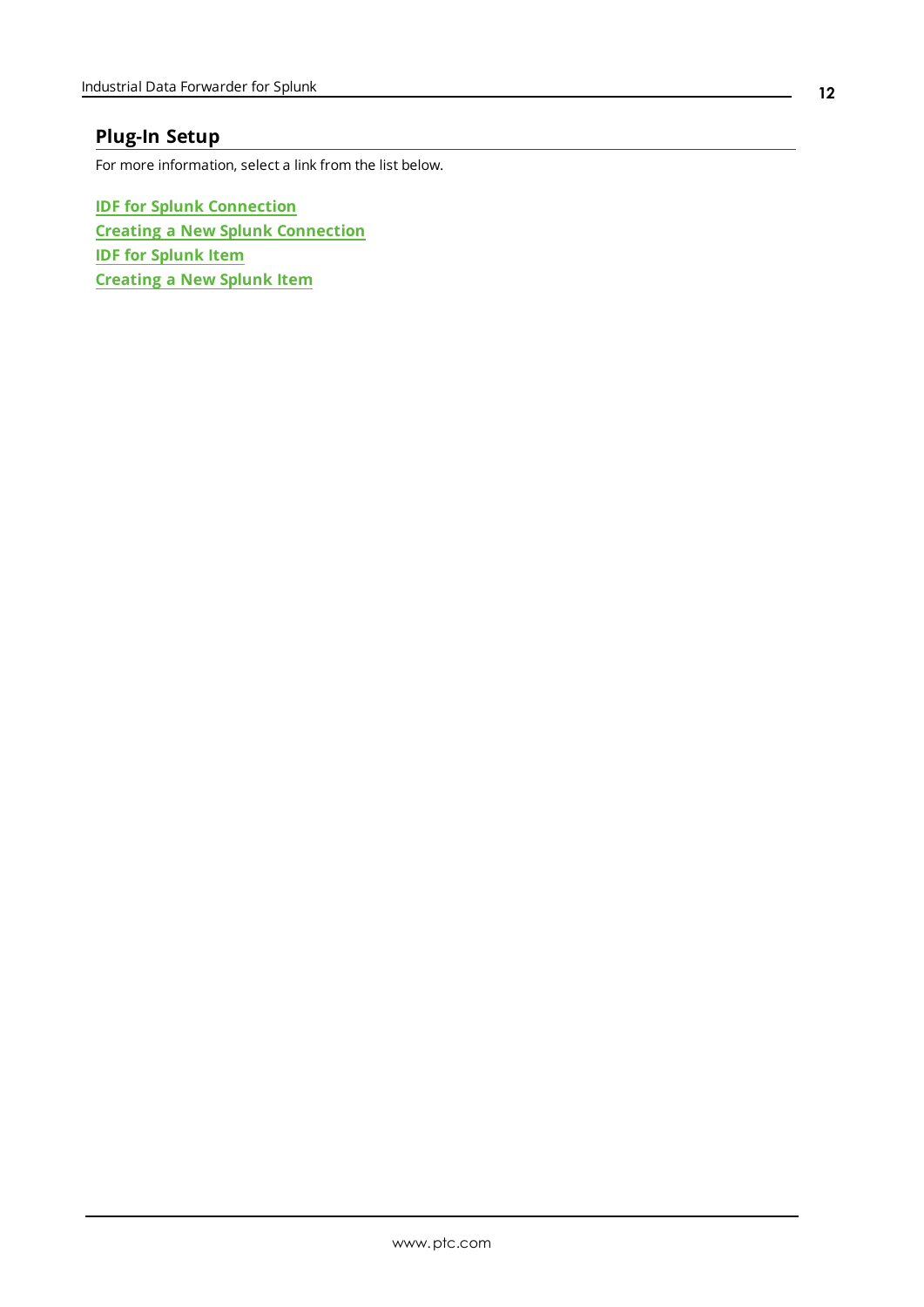## <span id="page-12-0"></span>**Creating a New Splunk Connection**

The Industrial Data Forwarder for Splunk supports up to 1024 Splunk connections. For more information on creating a new Splunk connection, refer to the instructions below.

- 1. In the toolbar, select **IDF for Splunk** from the drop-down menu.
- 2. In the server configuration window, select **Click to add a new Splunk connection**.



3. In the IDF for Splunk Connection dialog, enter a new connection name. For more information, refer to **IDF for Splunk [Connection](#page-13-0)**.

| <b>IDF</b> for Splunk Connection |                           |
|----------------------------------|---------------------------|
| Connection Name:                 | IDF for Splunk Connection |
| IP/Hostname:                     | 127.0.0.1                 |
| Port:                            | 51112                     |
| <b>Item Count:</b>               | з                         |
| <b>Total Item Count:</b>         | з                         |
| License Limit:                   | Not licensed              |
| V Enabled                        | Cancel<br>OK<br>Help      |

4. Specify the IP address or hostname of the Splunk server. A local host may be specified by entering "localhost" or "127.0.0.1".

**Note:** Splunk recognizes "localhost" and "127.0.0.1" as different data sources. Even if a certain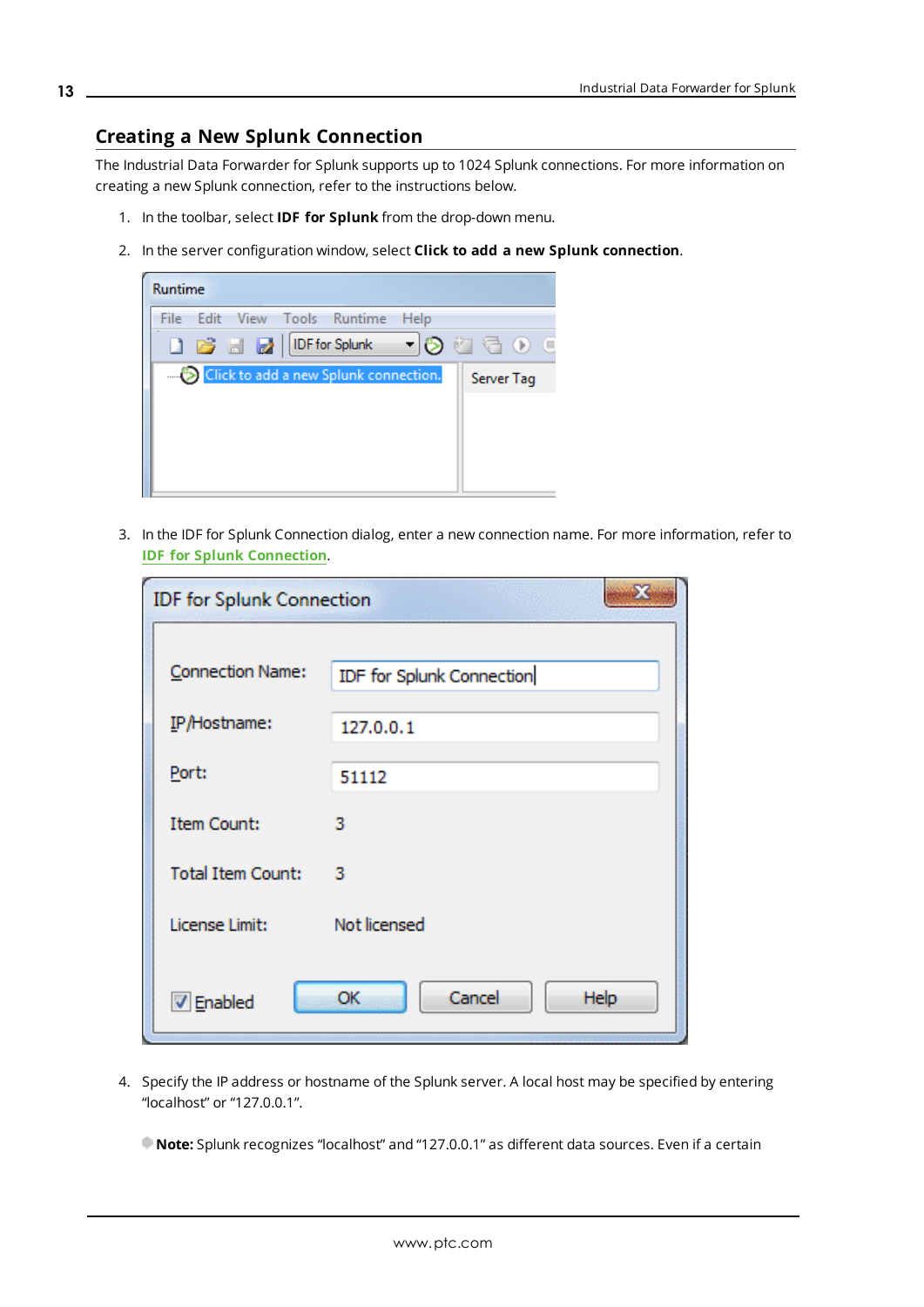<span id="page-13-1"></span>hostname resolves to a specific IP and they are logically equivalent, Splunk differentiates between them.

5. Enter the port configured for TCP input on the Splunk server.

**Note**: If the IP/Hostname or port is changed after the connection is created, only values that were previously buffered or change after the modification are delivered to the new endpoint.

- 6. Leave the **Enabled** setting checked (default) to allow the new connection to communicate with the specified Splunk server immediately, and click **OK**.
- 7. Verify that the Event Log in the bottom pane indicates the connection to the server by displaying the message, "Connection '<connection name>' is connected to server: '<IP/hostname>:<Port>.'" with the correct date and time stamp.

| Runtime                         | ▣<br>x<br>$\Box$                                                                                                          |
|---------------------------------|---------------------------------------------------------------------------------------------------------------------------|
| File Edit View Tools Runtime    | Help                                                                                                                      |
|                                 | D 28 日 22   DFfor Splunk → うむ看① ① 27   り ½ 电 63 ×   照                                                                     |
| <b>DE</b> for Splunk Connection | Server Tag<br>Update Rate (ms) Data Type Deadband (%) Metadata                                                            |
|                                 | Click to add a new Splunk item.                                                                                           |
|                                 |                                                                                                                           |
|                                 |                                                                                                                           |
| Date<br><b>Time</b><br>Source   | Event                                                                                                                     |
|                                 | (i) 9/11/2014 3:43:35 PM IDF for Splunk Connection 'IDF for Splunk Connection' is connected to server: '127.0.0.1:51112'. |
|                                 |                                                                                                                           |
|                                 |                                                                                                                           |
| ∢                               | m.                                                                                                                        |
| Ready                           | Clients: 0 Active tags: 18 of 18<br>Default User                                                                          |

### **See Also:**

**IDF for Splunk [Connection](#page-13-0) IDF for [Splunk](#page-17-0) Item**

#### <span id="page-13-0"></span>**IDF for Splunk Connection**

An IDF for Splunk Connection contains information about the Splunk server receiving forwarded data. Up to 1024 connections may be made to the same Splunk server, but each connection name must be unique.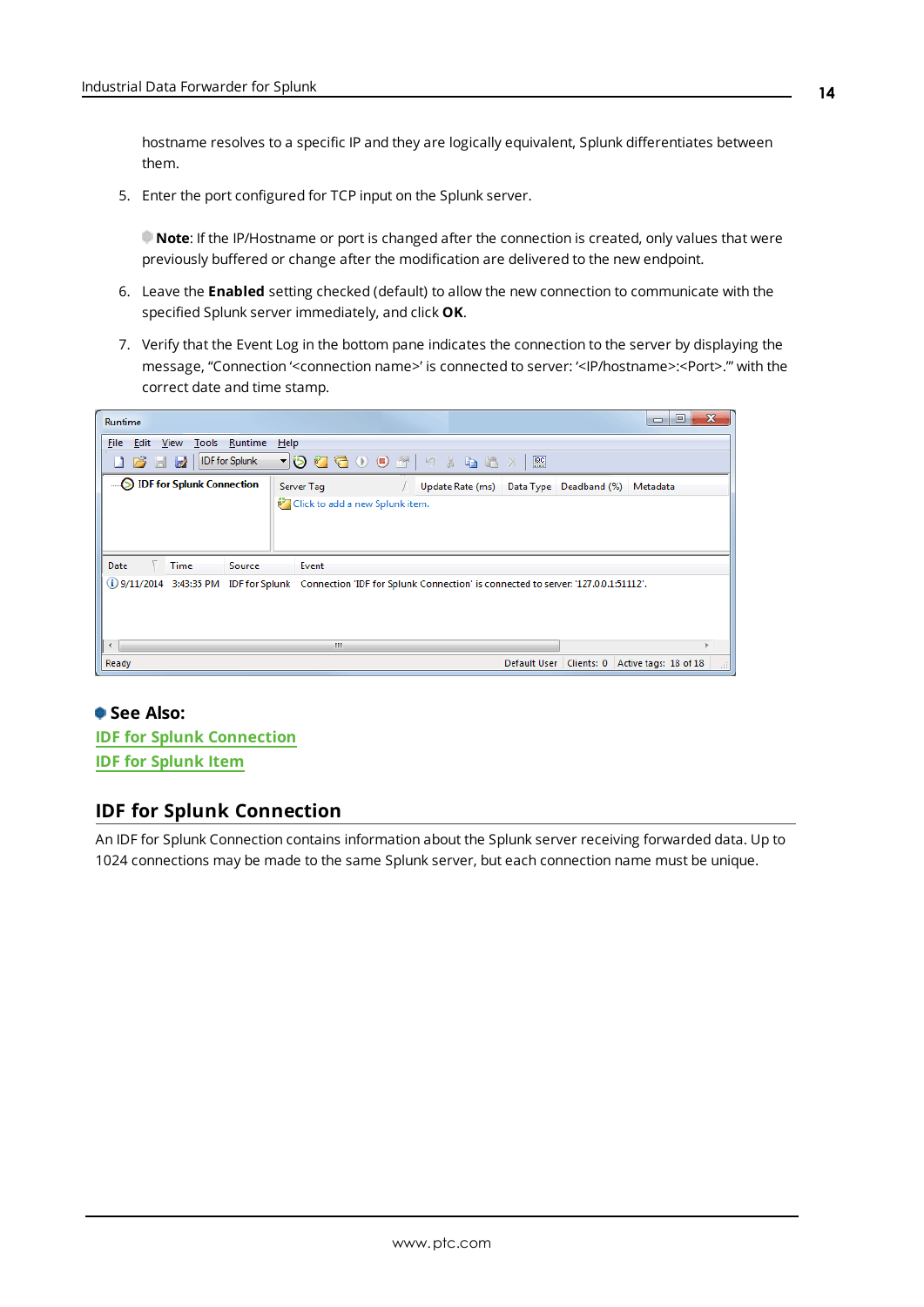| <b>IDF</b> for Splunk Connection |                           |
|----------------------------------|---------------------------|
| Connection Name:                 | IDF for Splunk Connection |
| IP/Hostname:                     | 127.0.0.1                 |
| Port:                            | 51112                     |
| <b>Item Count:</b>               | з                         |
| <b>Total Item Count:</b>         | з                         |
| License Limit:                   | Not licensed              |
| <b>V</b> Enabled                 | Cancel<br>OK<br>Help      |

Descriptions of the parameters are as follows:

- <span id="page-14-1"></span>**Connection Name:** This parameter specifies the unique identity of the Splunk connection. It may be up to 256 characters in length; but cannot contain periods, double quotation marks, a leading underscore, or leading or trailing spaces. The default setting is IDF for Splunk Connection.
- **.** IP/Hostname: This parameter specifies the IP address or DNS hostname of the Splunk server. The default setting is 127.0.0.1.
- <span id="page-14-5"></span><sup>l</sup> **Port:** This parameter specifies the port number used to communicate with the Splunk server. This setting must match the port number for the TCP Input configured in the Splunk server. The valid range is 0 through 65535. The default setting is 51112.
- <span id="page-14-6"></span><span id="page-14-3"></span>**.** Item Count: This provides the total number of Splunk items currently in this connection.
- **· Total Item Count:** This provides the total number of Splunk items in the project. This equals the sum of each connection's Item Count.
- <span id="page-14-4"></span>**License Limit:** This provides the maximum number of active Splunk items allowed by the active product license. Please contact [Sales](http://www.kepware.com/contact/sales.asp) or [Support](http://www.kepware.com/contact/technical-support.asp) for more information about licensing and to manage the license limits.
- <span id="page-14-2"></span><sup>l</sup> **Enabled:** This option allows forwarding of data for the Splunk items. When disabled (unchecked), data is not retained or forwarded to the Splunk server. The default setting is enabled.

**Note**: If the IP/Hostname or port is changed after the connection is created, only values that were previously buffered or changed after the modification are delivered to the new endpoint.

### <span id="page-14-0"></span>**Creating a New Splunk Item**

To specify a server tag and the properties used to forward this data to the Splunk server, follow the steps below.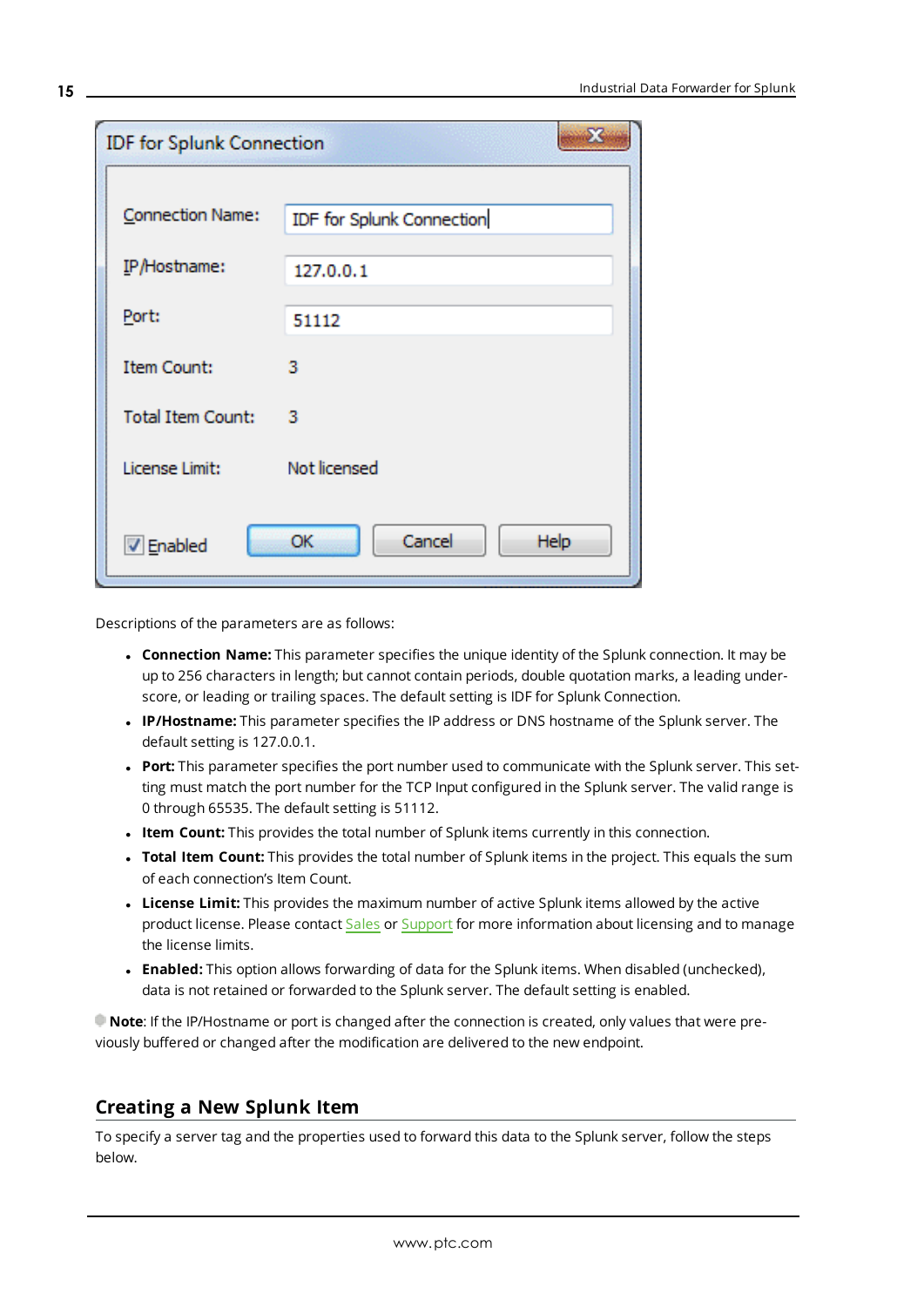<span id="page-15-1"></span>1. Right-click on the new connection and select **New Splunk item**. To add several new Splunk items at once, select **New Splunk items**.



<span id="page-15-2"></span>2. In the IDF for Splunk Item dialog, click the Browse (**…**) button to open the Tag Browser.

| <b>Tag Browser</b>                                                                             |                 |                                                     |                      |  |  |
|------------------------------------------------------------------------------------------------|-----------------|-----------------------------------------------------|----------------------|--|--|
| V Include system/internal tag groups                                                           | <b>Tag Name</b> | Data Type                                           | Description          |  |  |
| Simulator<br><b>Statistics</b><br>$\Box$ System<br><b>E-1111</b> SimDevice1<br><b>D</b> System | A.<br>Ė         | SimTag1<br><sup>2</sup> SimTag2<br><b>Ø</b> SimTag3 | Word<br>Word<br>Word |  |  |
| $\Box$ SimGroup1                                                                               |                 |                                                     |                      |  |  |

- <span id="page-15-0"></span>3. Use the Tag Browser to locate and select the tag for the new item. Once finished, click **Apply**.
- 4. Specify the Update Rate, Deadband, Only on Data Changes or Every Scan, and optional Metadata for the new item(s). Once finished, click **OK**.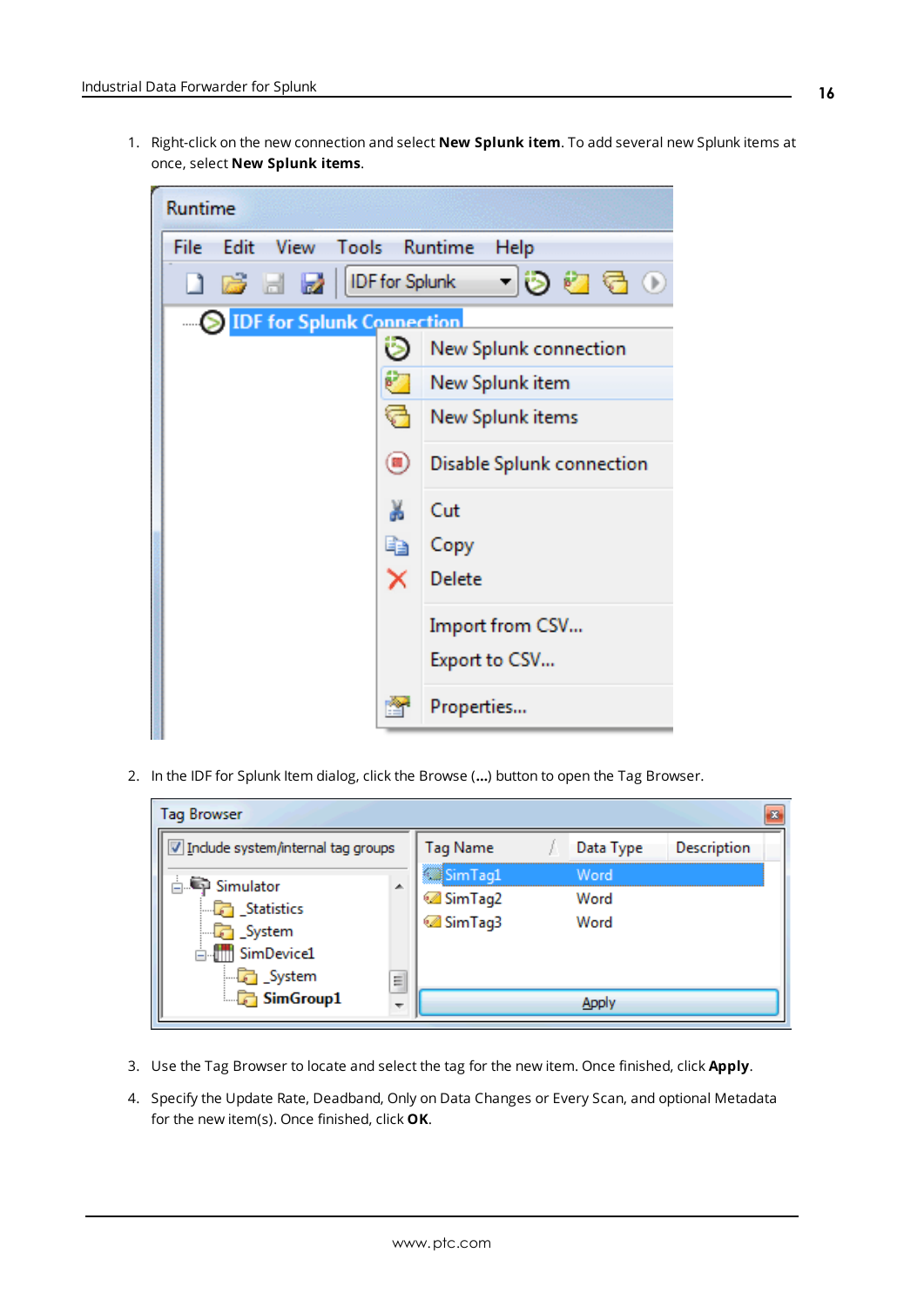| <b>De</b> IDF for Splunk Item |                      |    |
|-------------------------------|----------------------|----|
| Server Tag:                   |                      |    |
| Update Rate (ms):             | ÷<br>1000            |    |
| Publish                       |                      |    |
| O Only on Data Changes        |                      |    |
| Deadband (%):                 | 0                    |    |
| <b>Every scan</b>             |                      |    |
|                               |                      |    |
| Metadata:                     |                      | À. |
|                               |                      |    |
|                               |                      |    |
|                               |                      |    |
|                               |                      |    |
|                               |                      |    |
|                               |                      |    |
|                               |                      |    |
|                               | Cancel<br>OK<br>Help |    |

5. Verify that the new item appears correctly in the Detail View.

| <b>Runtime</b>           |             |                       |                            |                                                                                                                           |      |                            | ▣<br>$\Box$         | $\mathbf{x}$ |
|--------------------------|-------------|-----------------------|----------------------------|---------------------------------------------------------------------------------------------------------------------------|------|----------------------------|---------------------|--------------|
| Edit<br>File             | View        | Tools Runtime<br>Help |                            |                                                                                                                           |      |                            |                     |              |
| 16 E 2                   |             | IDF for Splunk        |                            | ▼   ⊙ 粒 看 ① ❶ 27   つ ♪ ね 過 ×   照                                                                                          |      |                            |                     |              |
| DE for Splunk Connection |             |                       | Server Tag                 | Update Rate (ms) Data Type Deadband (%)                                                                                   |      |                            | Metadata            |              |
|                          |             |                       | Simulators.Sim1.Ramp1 1000 |                                                                                                                           | Word | None                       | MachineID="C42"     |              |
| Date                     | <b>Time</b> | Source                | Event                      |                                                                                                                           |      |                            |                     |              |
|                          |             |                       |                            | (i) 9/11/2014 3:43:35 PM IDF for Splunk Connection 'IDF for Splunk Connection' is connected to server: '127.0.0.1:51112'. |      |                            |                     |              |
| $\overline{ }$           |             | m.                    |                            |                                                                                                                           |      |                            |                     |              |
| Ready                    |             |                       |                            |                                                                                                                           |      | Default User<br>Clients: 0 | Active tags: 1 of 1 | -al-         |

**See Also: IDF for Splunk [Connection](#page-13-0) [Multiple](#page-18-0) Splunk Items**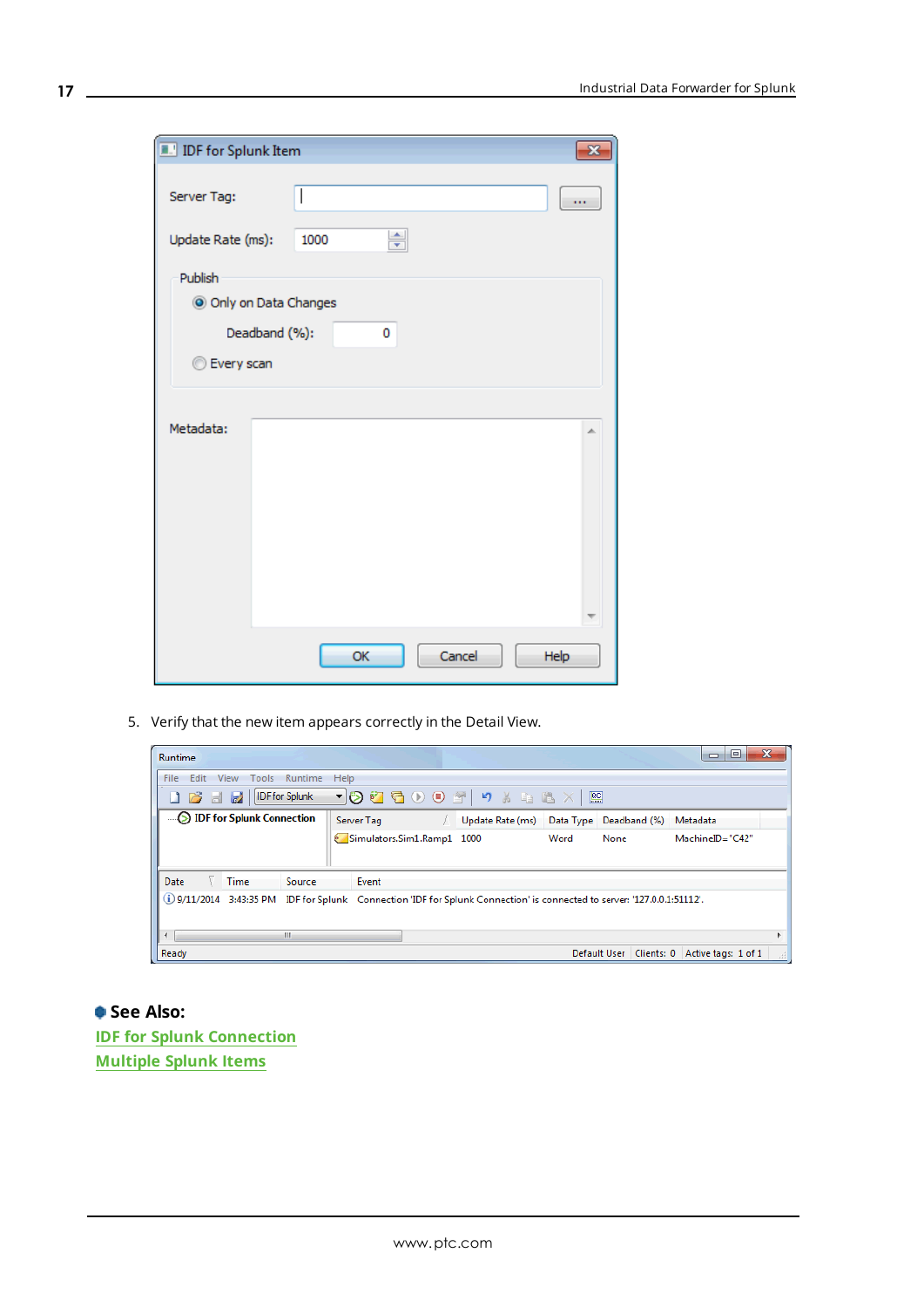### <span id="page-17-0"></span>**IDF for Splunk Item**

The IDF for Splunk Item dialog, shown below, specifies a server tag and the properties used to forward this data to the Splunk server.

| <b>De</b> IDF for Splunk Item |               |      |   |        |      | $\rightarrow$ |
|-------------------------------|---------------|------|---|--------|------|---------------|
| Server Tag:                   |               |      |   |        |      |               |
| Update Rate (ms):             |               | 1000 | ÷ |        |      |               |
| Publish                       |               |      |   |        |      |               |
| O Only on Data Changes        |               |      |   |        |      |               |
|                               | Deadband (%): |      | 0 |        |      |               |
| <b>Every scan</b>             |               |      |   |        |      |               |
|                               |               |      |   |        |      |               |
| Metadata:                     |               |      |   |        |      | A.            |
|                               |               |      |   |        |      |               |
|                               |               |      |   |        |      |               |
|                               |               |      |   |        |      |               |
|                               |               |      |   |        |      |               |
|                               |               |      |   |        |      |               |
|                               |               |      |   |        |      |               |
|                               |               | OK   |   | Cancel | Help |               |
|                               |               |      |   |        |      |               |

Descriptions of the parameters are as follows:

- <span id="page-17-3"></span><sup>l</sup> **Server Tag:** This parameter specifies the fully-qualified name of the referenced server tag for the new IDF for Splunk item. Specify the server tag manually or click the Browse **(…)** button to use the Tag Browser to locate and select one. This parameter must contain at least one character that is not either an underscore ('\_') or a period ('.'). The maximum character length is 256 characters. Dynamic addresses may also be used to specify a server tag (see server help for more information). **Note:** Each server tag may only be specified once per connection. The same server tag may be specified in multiple Splunk connections.
- <span id="page-17-4"></span><sup>l</sup> **Update Rate:** This parameter specifies the minimum time interval that must elapse before the server tag may be scanned for changing data. The valid range is 10 to 99999 milliseconds (inclusive). The default setting is 1000 milliseconds.
- <span id="page-17-2"></span><span id="page-17-1"></span><sup>l</sup> **Only on Data Changes**: This option sends data to the Splunk endpoint only when there is a data change during the previous scan period.
	- **.** Deadband: This parameter specifies the tag value threshold as a percentage and is used to filter when updates are sent to the Splunk server. If the difference between the current value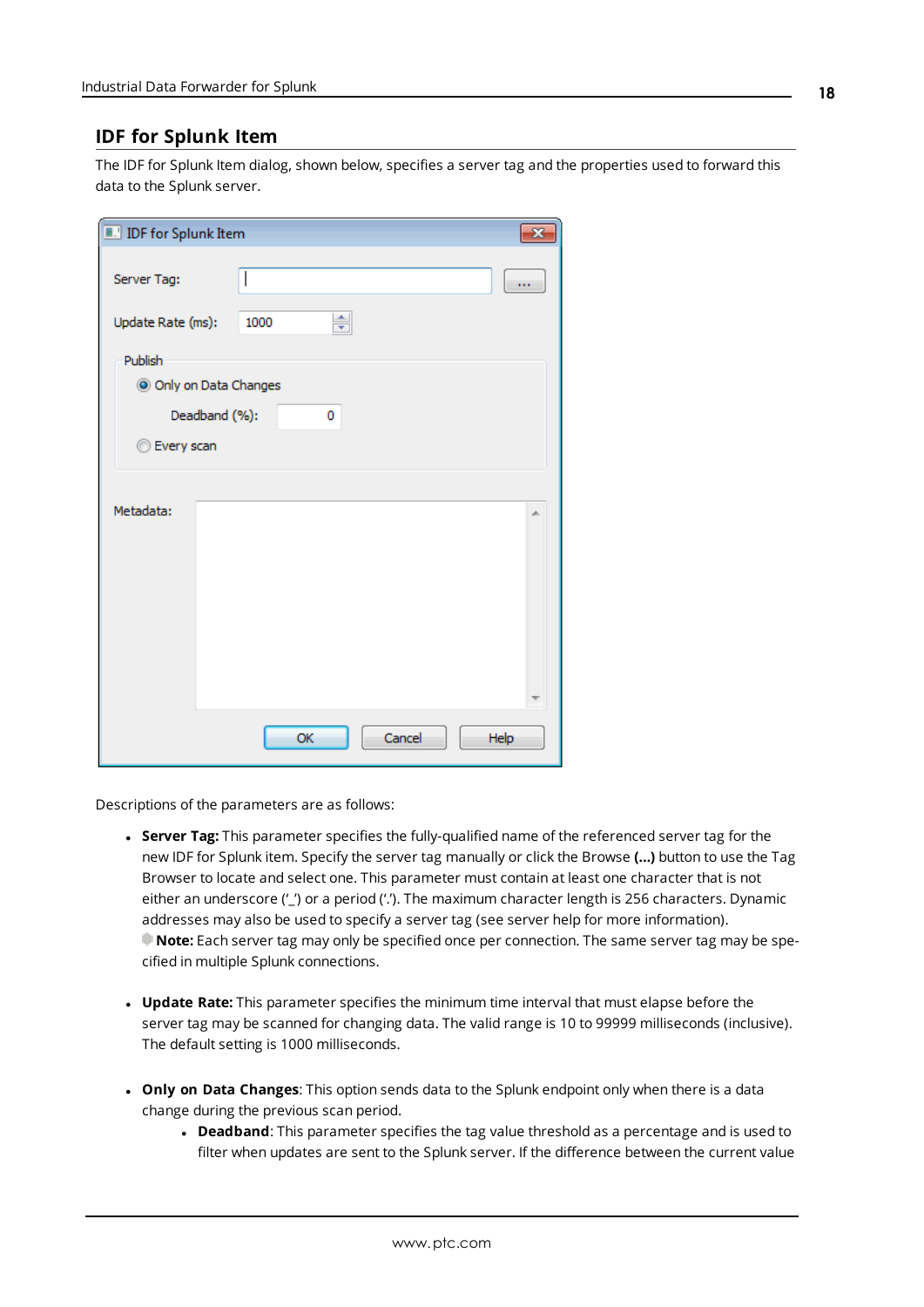and the previous value of the server tag is greater than the specified percentage of the server tag's scaled range, the current value is forwarded to the Splunk server. If this difference is less than or equal to the specified percentage, the current value is not forwarded. If the server tag does not have a configured scaled range, the minimum or maximum values for the server tag's data type are used. The valid range is 0 through 100 percent. The default value is 0 (no deadband). If the Every scan option is enabled, deadband is disabled. **Note:** If the server tag is of a data type that does not support deadband, then this value is ignored and "N/A" is displayed in the item list Deadband (%) column. Data types that do not support deadband include String, Boolean, and Date.

- <span id="page-18-1"></span><sup>l</sup> **Every Scan**: This option sends data on every scan of the tag even if the value has not changed during the previous scan period.
- <span id="page-18-2"></span>**• Metadata:** This optional parameter specifies additional string data sent to the Splunk server with each update for this item. The metadata may not contain backslash ("\") or line break/newline characters. Otherwise, this accepts any ANSI text string. Below is an example of an update string sent to the Splunk server with metadata:

*2014-07-10 14:17:25.049 +0000 Tag="Simulators.Sim1.Ramp1" Value="71" Quality="good" MachineID-D="C42"*

**Note:** Using the key-value pair format, where key is a field name and value is the value of that field, allows for field extraction by the Splunk server. Key-value pairs should be separated by whitespace.

## **See Also: [Multiple](#page-18-0) Splunk Items [Creating](#page-14-0) a New Splunk Item**

### <span id="page-18-0"></span>**Multiple Splunk Items**

The IDF for Splunk Items dialog can be used to edit the Update Rate, Deadband, Publish Type, and Metadata properties for multiple items simultaneously.

To open the IDF for Splunk Items dialog; select the items to be edited, then right-click and select **Properties…**. The dialog can also be opened by selecting the items and then clicking the **Properties** button in the toolbar, or selecting the **Edit | Properties…** menu option.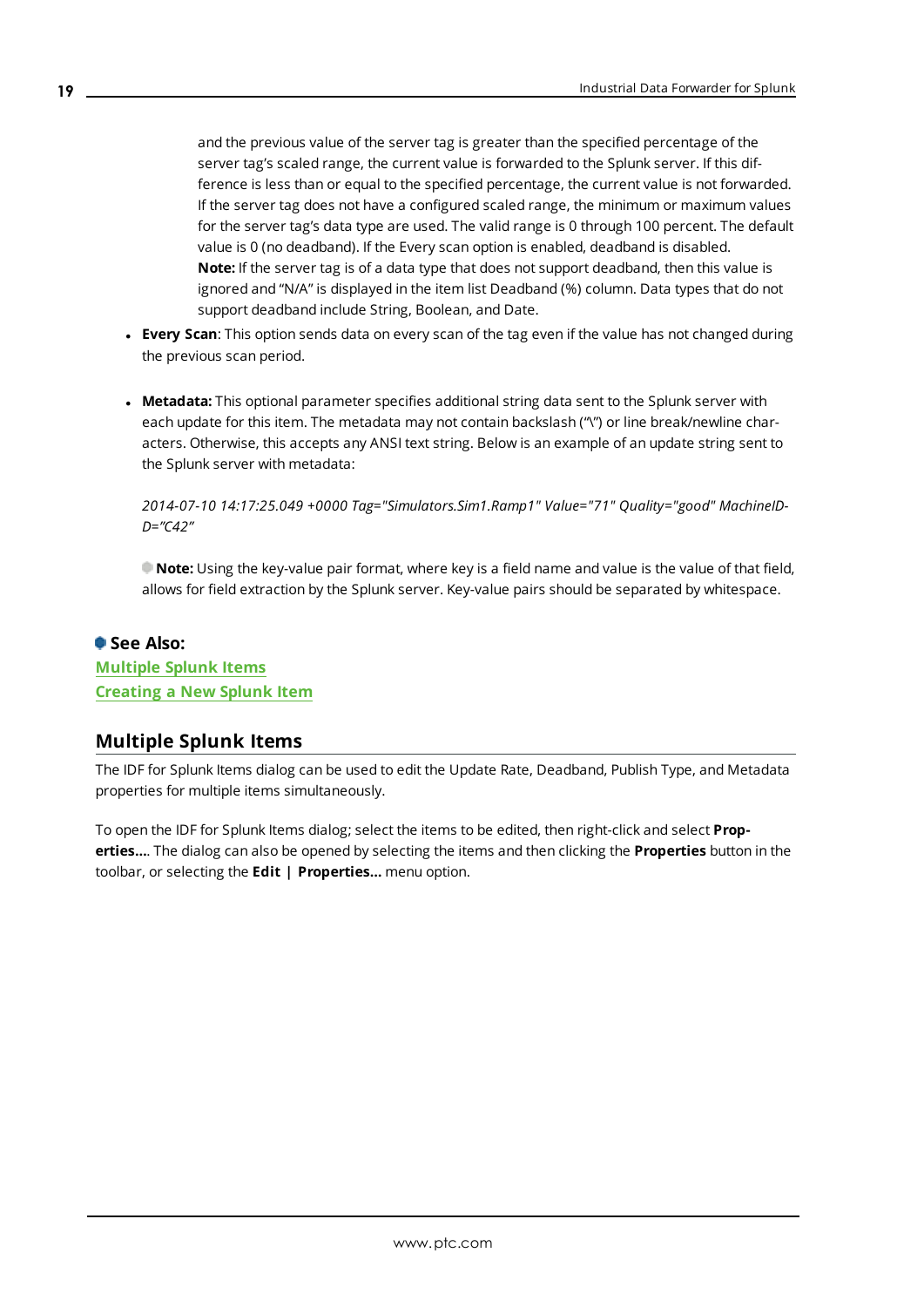| <b>IDF</b> for Splunk Items |                                                                          |    |  |  |  |
|-----------------------------|--------------------------------------------------------------------------|----|--|--|--|
| items.                      | Use this dialog to specify common properties when adding multiple Splunk |    |  |  |  |
| Update Rate (ms):           | 1000                                                                     |    |  |  |  |
| Publish                     |                                                                          |    |  |  |  |
| O Only on Data Changes      |                                                                          |    |  |  |  |
| 0<br>Deadband (%):          |                                                                          |    |  |  |  |
| Every scan                  |                                                                          |    |  |  |  |
| Metadata:                   |                                                                          | s. |  |  |  |
|                             |                                                                          |    |  |  |  |
|                             | Cancel<br>OK<br>Help                                                     |    |  |  |  |

Any values entered in this dialog are applied to all of the selected items, overwriting existing values. To preserve existing values for a property, leave that field blank. For more information on these properties and restrictions on their values, see **IDF for [Splunk](#page-17-0) Item**.

**See Also: IDF for [Splunk](#page-17-0) Item**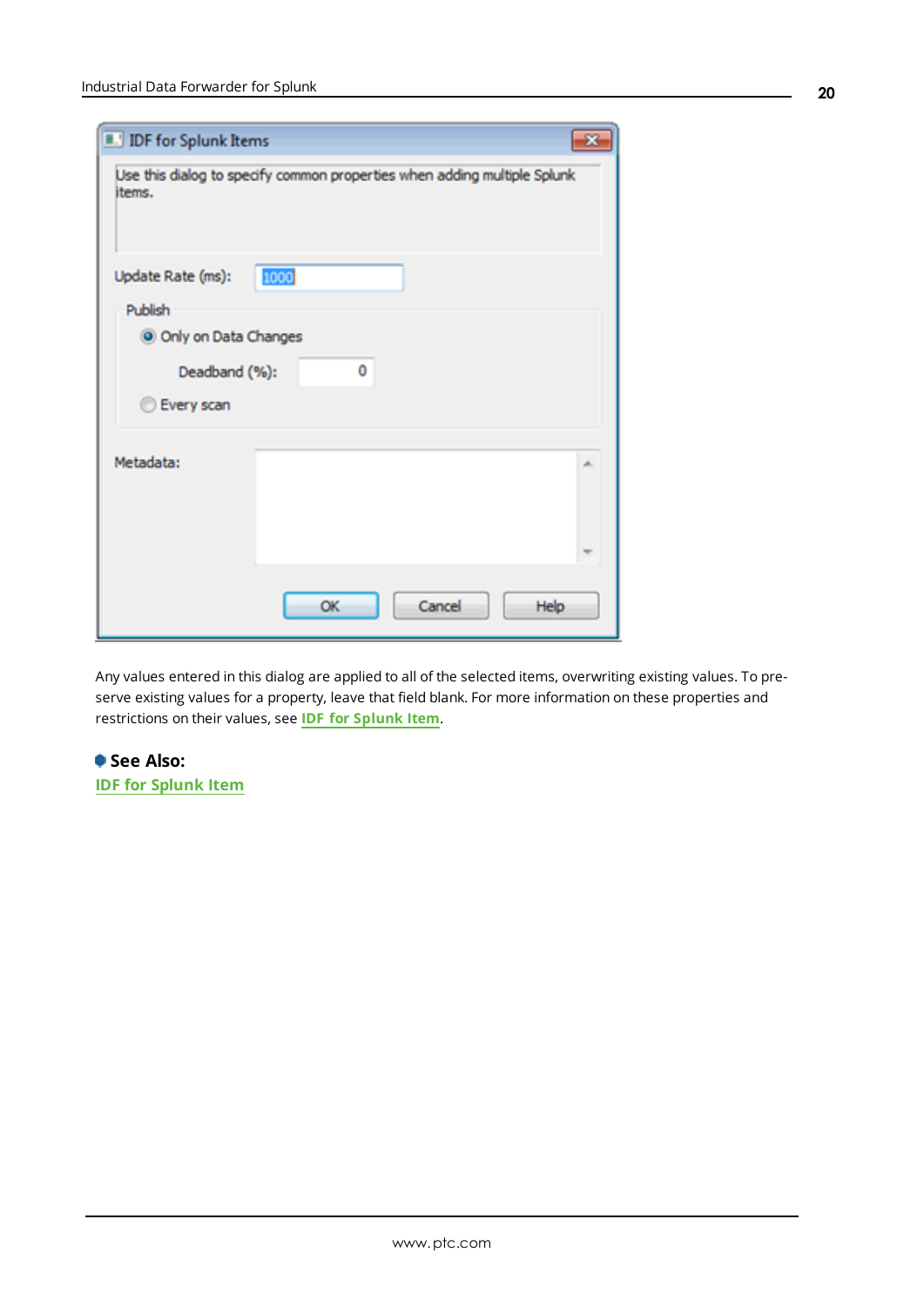## <span id="page-20-1"></span><span id="page-20-0"></span>**Importing / Exporting CSV Files**

The Industrial Data Forwarder for Splunk supports importing and exporting a connection's items using a Comma-Separated Value (CSV) file. This allows users to edit the properties of a connection's items using external tools or to move Splunk items between connections and/or server instances. The easiest way to create an import CSV file is to export one to use as a template.

<span id="page-20-3"></span>**Note:** CSV Export does not export the connection's settings.

#### **Creating a Template**

- 1. Select an IDF for Splunk Connection.
- 2. Right-click on the connection to select it.
- 3. Choose **Export to CSV**.
- 4. Name and save the CSV file to the desired location.
- 5. View or edit this CSV file outside the software or import it to another instance.



#### <span id="page-20-2"></span>**CSV File Format**

- Lines beginning with a semicolon ";" are considered comments.
- The CSV header must be unchanged from the template (including the commented section).
- Field titles in the header may be in any order, but Metadata must be the final field. Everything from the beginning of a Metadata field until the end of line (EOL) is considered Metadata.
- The "Server Tag" column is the only required field.
- Splunk items are assigned the default property value for any optional field that is blank or missing and a warning appears in the Event Log.
- Each record must be on its own line.

**21**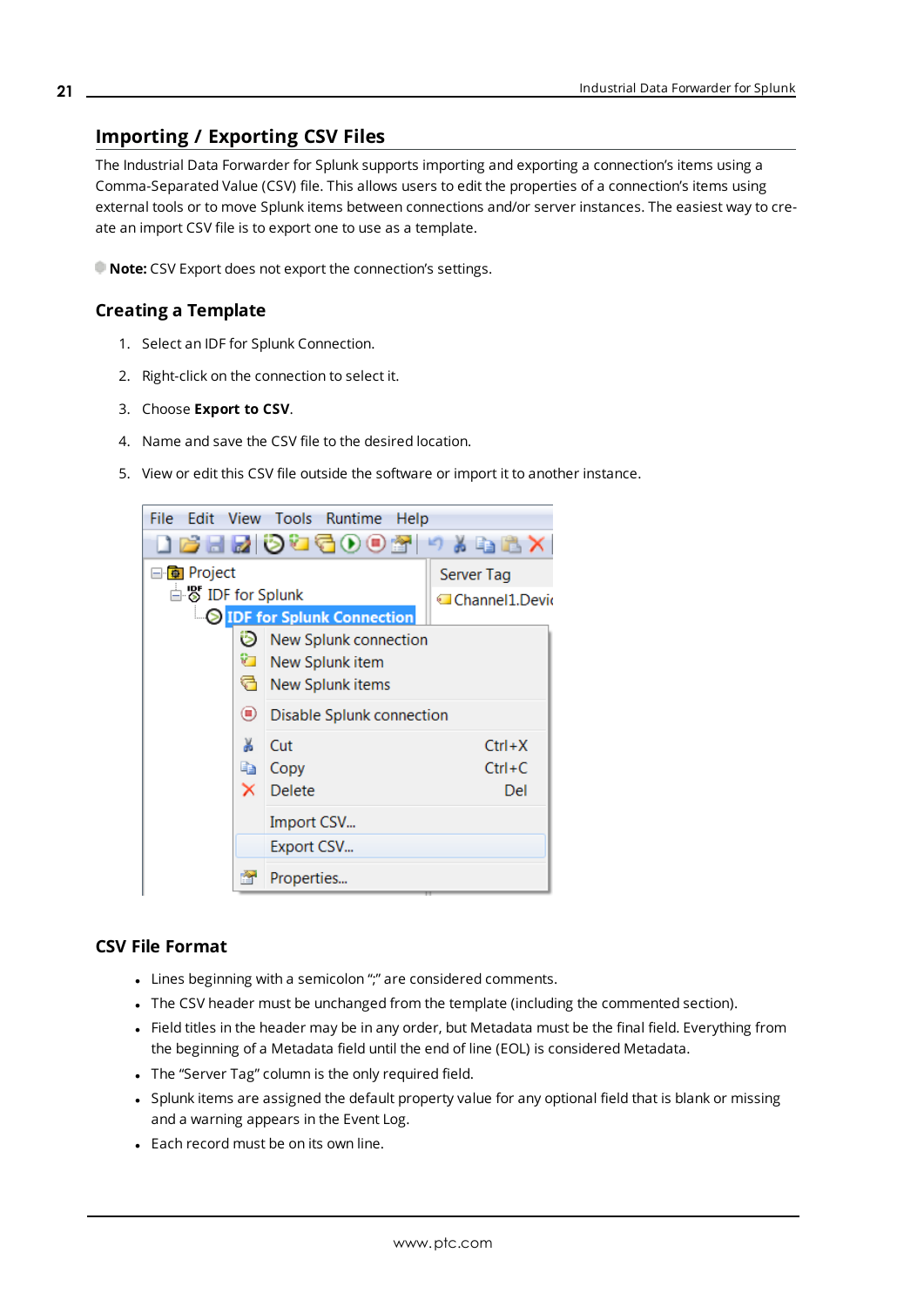#### <span id="page-21-1"></span>**Exporting a Connection Item List**

Exporting generates a CSV file that contains a list of Splunk items and their associated parameters (Server Tag, Update Rate, Deadband, Metadata) from the selected connection.

#### <span id="page-21-2"></span>**Importing a CSV File into a Connection**

A CSV file can be imported into the IDF for Splunk plug-in by right-clicking on the desired connection and selecting **Import from CSV**. This adds the tags specified in the CSV file to the connection. If a tag already exists in the connection, its properties are overwritten with the values from the CSV file.



#### <span id="page-21-0"></span>**Using Other Characters as the Delimiter**

For information on specifying a character to use as the server-specified delimiter, refer to **Options – General** in the server help file.

When using a CSV file that does not use a comma or semicolon delimiter, perform a search-and-replace on the delimiter in the CSV file and replace the delimiter with a comma or semicolon.

## **See Also:**

**IDF for Splunk [Connection](#page-13-0) Creating a new Splunk [Connection](#page-12-0) IDF for [Splunk](#page-17-0) Item**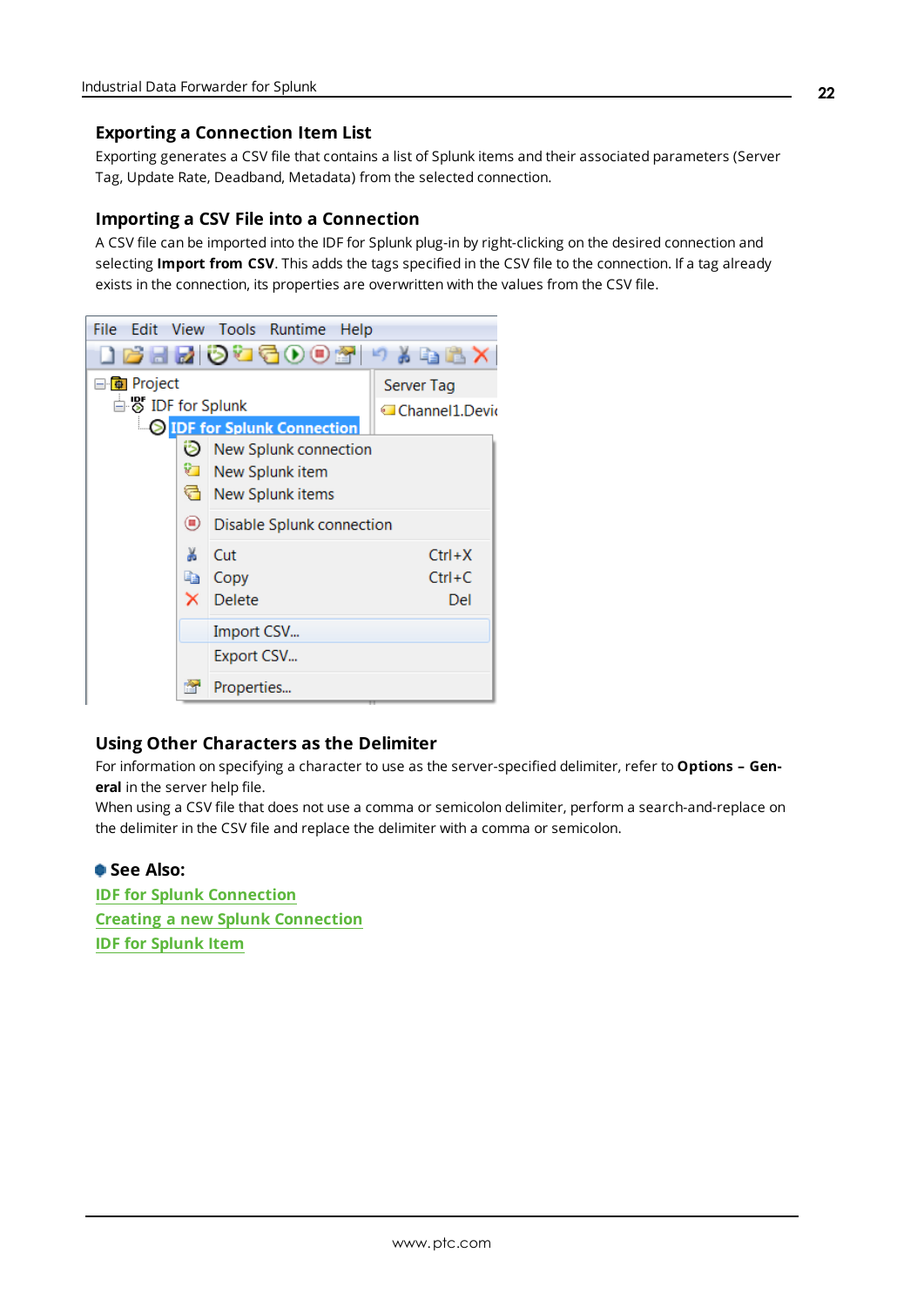#### <span id="page-22-0"></span>**Event Log Messages**

<span id="page-22-2"></span>The following messages may occur. Click on the link for a description of the message.

#### **Warnings**

**Dropping data for connection <connection> (server: [<IP/hostname>:<port>\),](#page-23-1) the maximum queue is <size>. Slow down the data [collection](#page-23-1) rate or verify the server is respons[ive.](#page-23-1)**

**Error importing CSV item record [<number>.](#page-24-1) Deadband <value> is invalid, setting to <new value>. Error importing CSV item record [<number>.](#page-25-0) Deadband <value> is out of range, setting to [<value>.](#page-25-0)**

**Error** importing CSV item record [<number>.](#page-24-2) No Deadband value found, setting to **[<value>.](#page-24-2)**

**Error importing CSV item record [<number>.](#page-28-1) No Update Rate found, setting to <value>. Error importing CSV item record [<number>.](#page-26-2) Invalid Metadata string, setting to default [value.](#page-26-2)**

**Error importing CSV item record [<number>.](#page-27-2) Server Tag is invalid.**

**Error importing CSV item record [<number>.](#page-28-2) Update Rate <value> is out of range, setting** to <new [value>.](#page-28-2)

**Unable to send data for item <item> on connection [<connection>.](#page-30-1) The licensed item count of <limit> items has been [reached.](#page-30-1)**

#### <span id="page-22-1"></span>**Errors**

**Connection <connection> failed to connect to server: [<IP/hostname>:<port>.](#page-23-0) Please**

**verify this connection [information](#page-23-0) is correct and that the host can be reached.**

**Error adding item <item> to connection [<connection>.](#page-23-2)**

**Error adding item <item>. This item already exists in connection [<connection>.](#page-24-0)**

**Error [importing](#page-26-0) CSV data. Header fields are out of order. Metadata must be the final field.**

**Error [importing](#page-25-2) CSV data. Invalid CSV header.**

**Error importing CSV data. Memory [allocation](#page-26-1) failed.**

**Error [importing](#page-27-1) CSV data. No Splunk item records found in CSV file.**

**Error importing CSV header [information.](#page-25-1) Duplicate field name: <field>.**

**Error importing CSV header information. Missing field [identification](#page-27-0) record.**

**Error importing CSV header information. [Unrecognized](#page-28-0) field name: <field>.**

**Failed to export connection [<connection>](#page-29-0) to CSV.**

**Internal error [occurred](#page-30-0) while sorting the Splunk item list.**

**Failed to load XML project. Item <item> already exists in Splunk [connection](#page-29-1) <con[nection>.](#page-29-1)**

#### **23**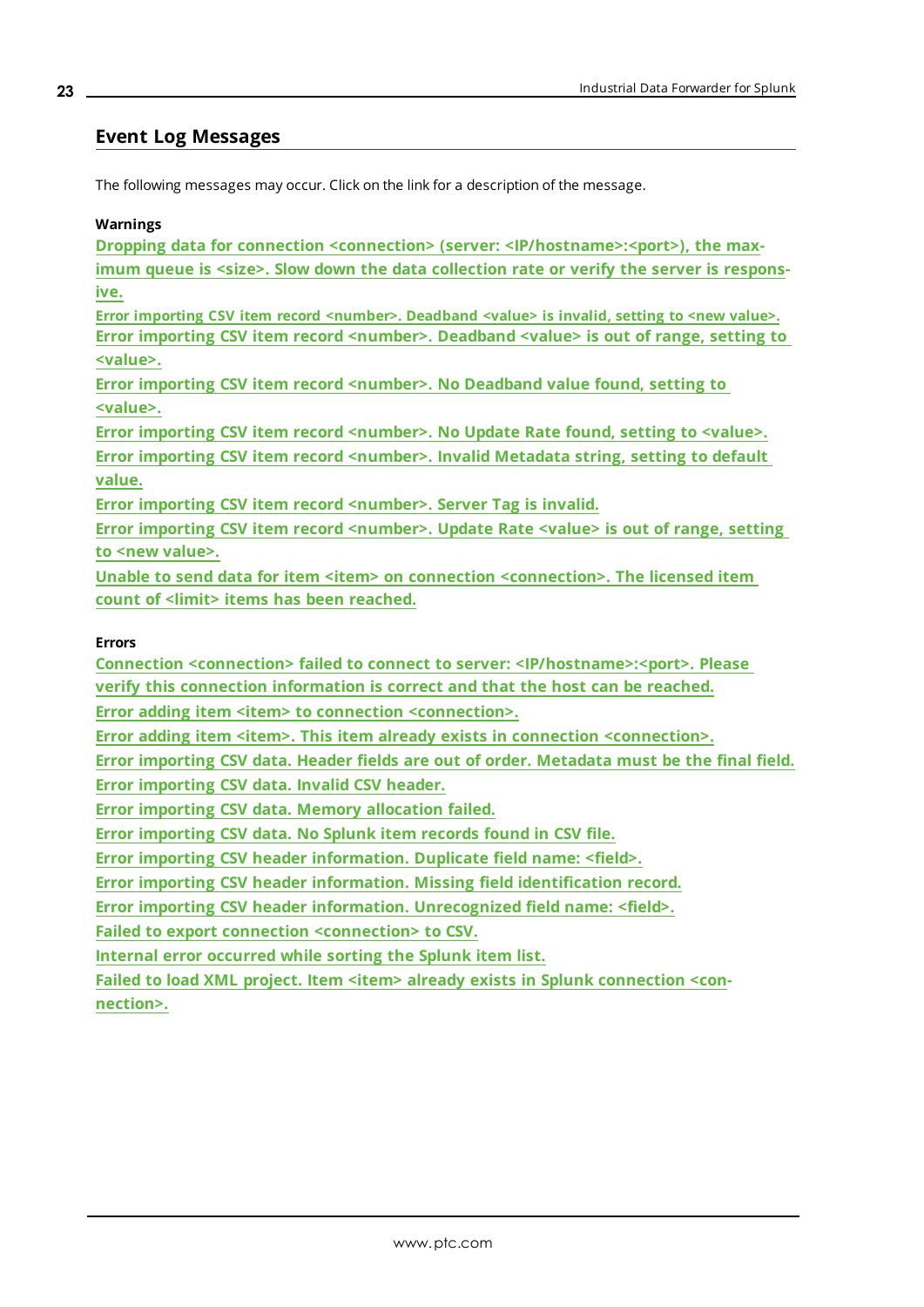## <span id="page-23-0"></span>**Connection <connection name> failed to connect to server: <IP/hostname>:<port>. Please verify this connection information is correct and that the host can be reached.**

#### **Error Type:**

Serious

### **Possible Cause:**

The IP/hostname and/or port configured in the IDF for Splunk Connection Properties may be incorrect or the Splunk server is not running.

#### **Solution:**

- 1. Verify that the Splunk server is running.
- 2. Verify that the IP/ hostname and port of the Splunk server match those specified in the Splunk connection properties.

## **See Also: IDF for Splunk [Connection](#page-13-0)**

## <span id="page-23-1"></span>**Dropping data for connection <connection name> (server: <IP/ hostname>:<port>), the maximum queue is <size>. Slow down the data collection rate or verify the server is responsive.**

#### **Error Type:**

Serious

#### **Possible Cause:**

Server tag values are changing faster than updates can be sent to the Splunk server.

#### **Solution:**

- 1. Verify that the network connection to the Splunk server is not being congested by other sources.
- 2. Slow down the Update Rate on the IDF for Splunk items.
- 3. Decrease the number of Splunk items in the connection.

#### **See Also:**

#### <span id="page-23-2"></span>**IDF for [Splunk](#page-17-0) Item**

#### **Error adding item <item> to connection <connection>.**

#### **Error Type:**

Serious

#### **Possible Cause:**

The Server Tag specified by this Splunk item is invalid or is not readable.

#### **Solution:**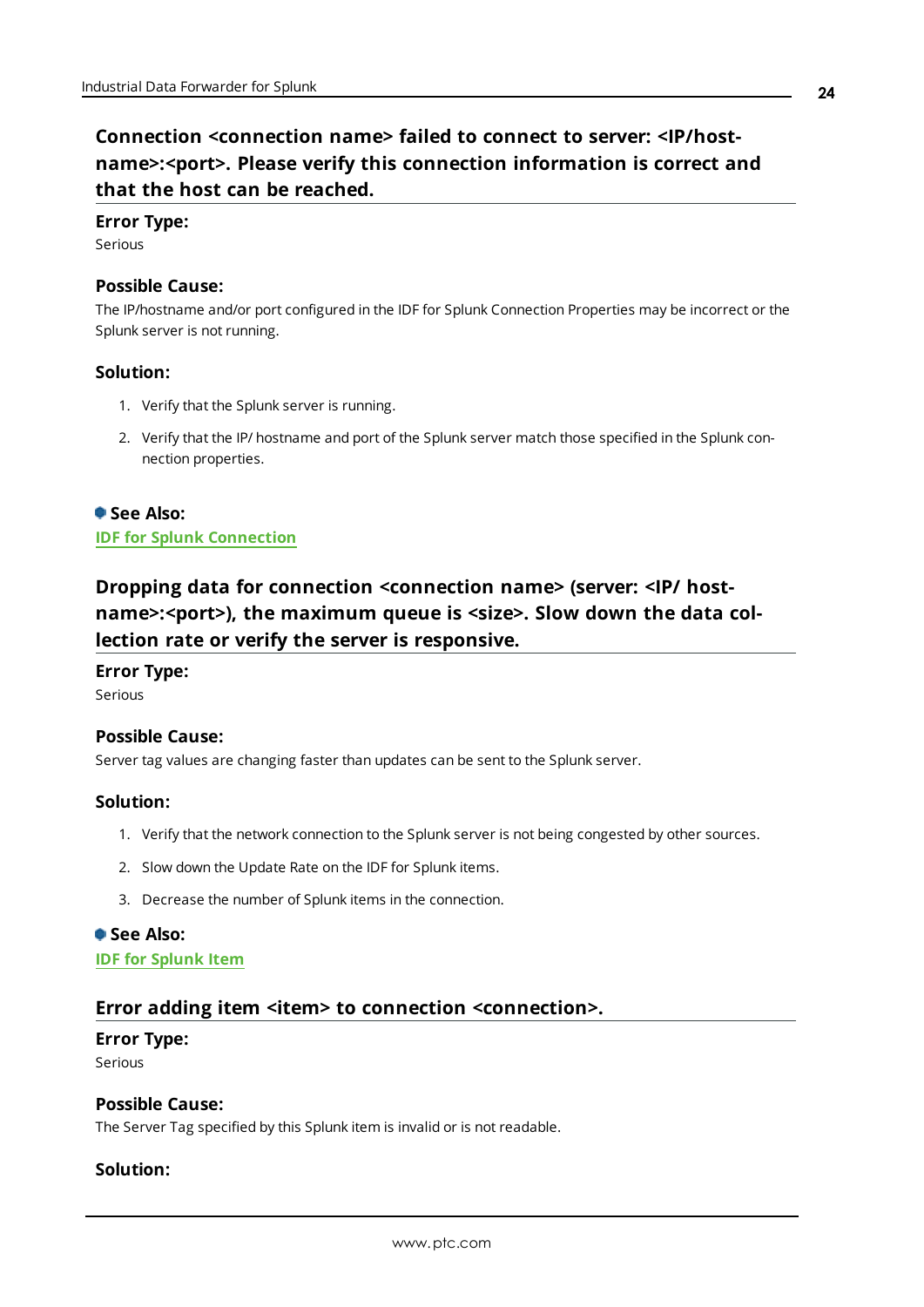- 1. Add the Server Tag specified by this Splunk item to the project as a static tag.
- 2. Correct spelling or syntax errors in the item's fully qualified path to the Server Tag, where the syntax is Channel.Device.Tag.
- 3. Edit security policy settings to permit read access to the specified Server Tag.
- 4. Confirm that the data type of the referenced tag is supported.

## <span id="page-24-0"></span>**Error adding item <item>. This item already exists in connection <connection>.**

#### **Error Type:**

Serious

#### **Possible Cause:**

A duplicate Splunk item cannot be added to the connection. A server tag may only be referenced once per connection.

#### **Solution:**

- 1. Remove the existing item from the connection, then add the new item.
- 2. Edit the existing item to match the desired settings of the new item.

## <span id="page-24-1"></span>**Error importing CSV item record <number>. Deadband <value> is invalid; setting to <new value>.**

#### **Error Type:**

Warning

#### **Possible Cause:**

The Deadband value for the CSV record is not a numeric value.

#### **Solution:**

Verify that the Deadband value is a number between 0.0 and 100.0 (inclusive).

#### **See Also:**

**[Importing](#page-20-0) / Exporting CSV Files IDF for [Splunk](#page-17-0) Item**

## <span id="page-24-2"></span>**Error** importing CSV item record <number>. No Deadband value found; set**ting to <value>.**

#### **Error Type:** Warning

#### **Possible Cause:**

The CSV record doesn't have a value in the Deadband field.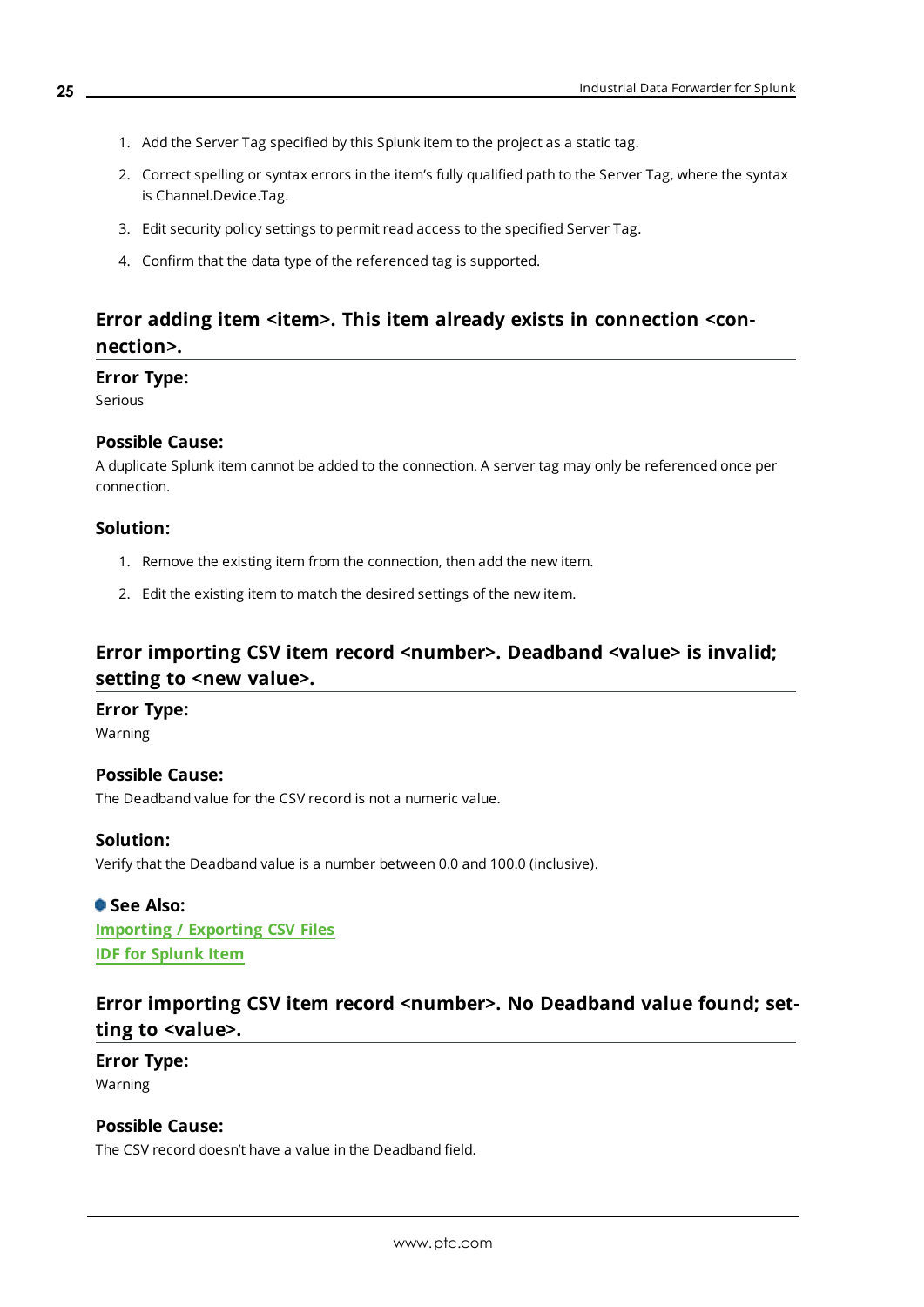#### **Solution:**

- 1. Verify that the CSV file has a Deadband field in the file header.
- 2. Verify that the CSV record has a value in the Deadband field.

#### **See Also:**

**[Importing](#page-20-0) / Exporting CSV Files IDF for [Splunk](#page-17-0) Item**

## <span id="page-25-0"></span>**Error importing CSV item record <number>. Deadband <value> is out of range; setting to <value>.**

#### **Error Type:**

Warning

#### **Possible Cause:**

The Deadband value for the CSV record is outside the range of 0.0 – 100.0 (inclusive).

#### **Solution:**

Update the Deadband value to be between 0.0 and 100.0 (inclusive).

## **See Also:**

**[Importing](#page-20-0) / Exporting CSV Files IDF for [Splunk](#page-17-0) Item**

### <span id="page-25-1"></span>**Error importing CSV header information. Duplicate field name: <field>.**

#### **Error Type:**

Serious

#### **Possible Cause:**

The CSV file header contains multiple instances of a field.

#### **Solution:**

Verify that each field is only listed once in the CSV file header.

#### **See Also:**

<span id="page-25-2"></span>**[Importing](#page-20-0) / Exporting CSV Files**

### **Error importing CSV data. Invalid CSV header.**

#### **Error Type:** Serious

**Possible Cause:** The header portion of the CSV file is missing or incorrect.

#### **Solution:**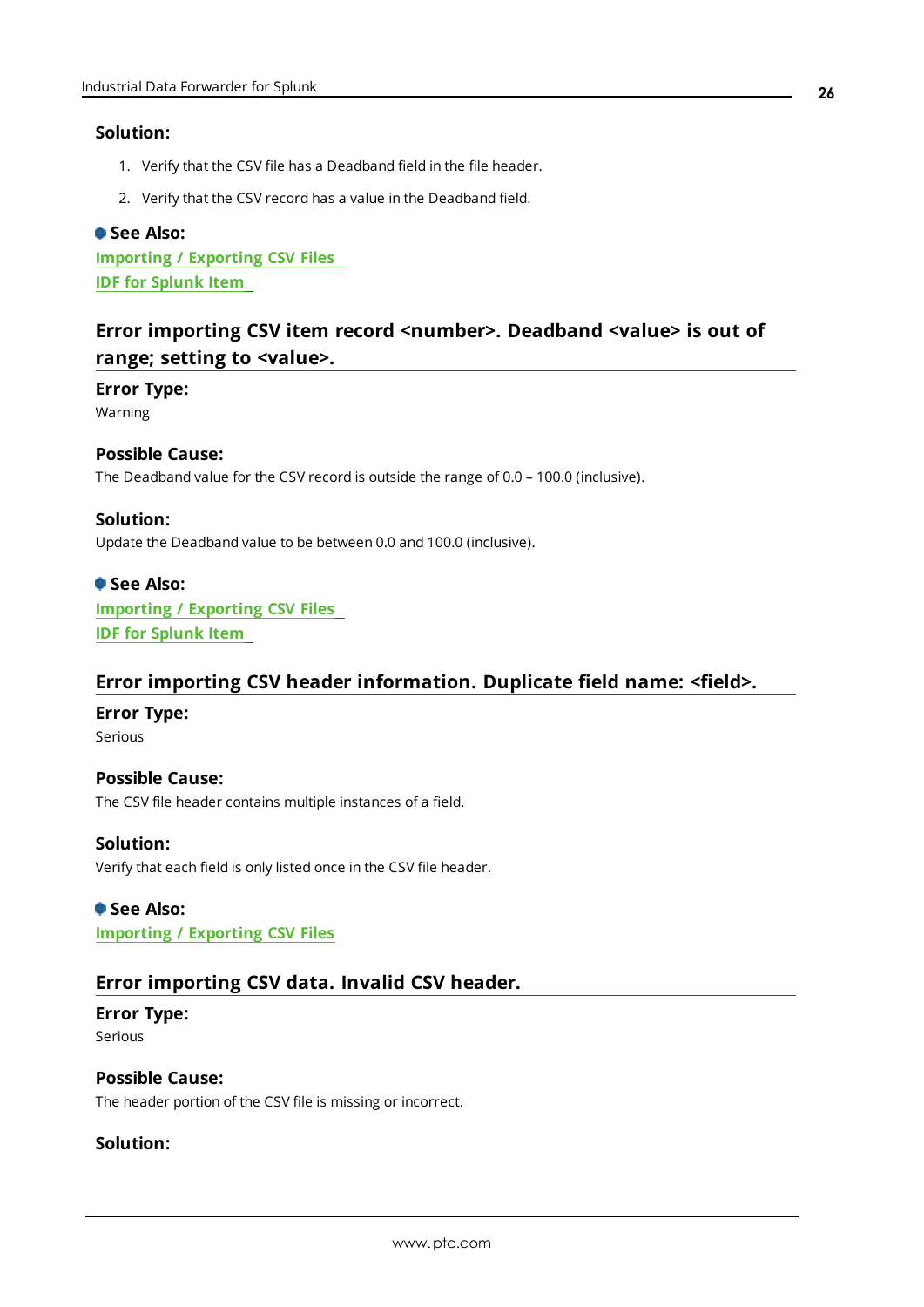- 1. Add or complete the CSV file with a valid header.
- 2. Verify that the CSV file header is in the correct format. See **[Importing](#page-20-0) / Exporting CSV Files** for instructions to generate a CSV template for the correct header format.

#### **See Also:**

<span id="page-26-0"></span>**[Importing](#page-20-0) / Exporting CSV Files**

## **Error importing CSV data. Header fields are out of order. Metadata must be the final field.**

**Error Type:**

Serious

#### **Possible Cause:**

The Metadata field is not the final field in the CSV file header.

#### **Solution:**

Correct the CSV file format so that the Metadata information is the final field.

#### **See Also: [Importing](#page-20-0) / Exporting CSV Files**

#### <span id="page-26-1"></span>**Error importing CSV data. Memory allocation failed.**

## **Error Type:**

Serious

### **Possible Cause:**

Insufficient system resources.

#### **Solution:**

Verify that sufficient RAM and hard disk space are available or make additional resources available.

#### **See Also:**

<span id="page-26-2"></span>**[Importing](#page-20-0) / Exporting CSV Files**

## **Error** importing CSV item record <number>. Invalid Metadata string, set**ting to default value.**

#### **Error Type:** Warning

#### **Possible Cause:**

The Metadata value for the CSV record contains backslashes or line break / newline characters.

#### **Solution:**

Remove special characters from the Metadata value for the CSV record.

#### **See Also:**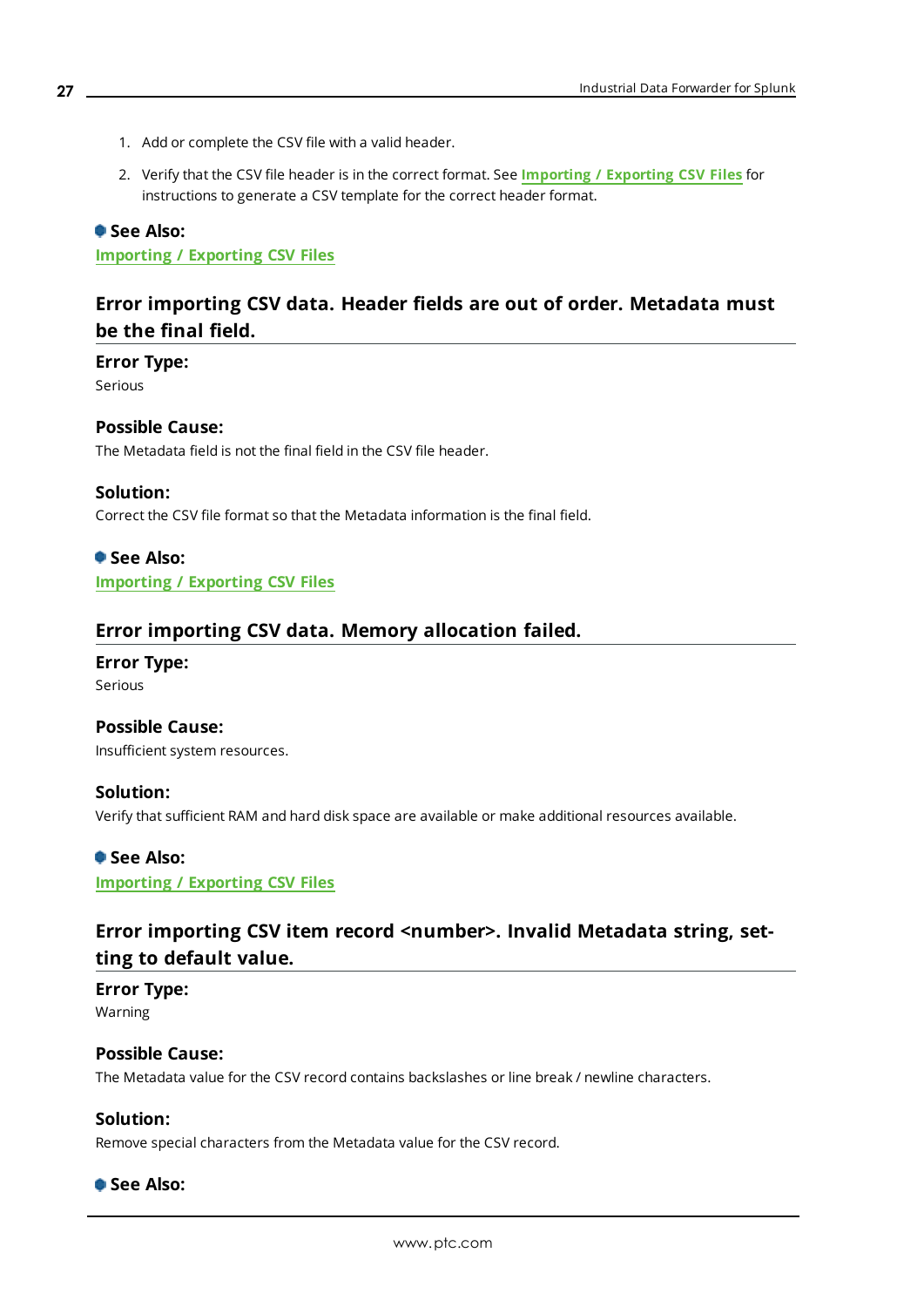**[Importing](#page-20-0) / Exporting CSV Files IDF for [Splunk](#page-17-0) Item**

## <span id="page-27-0"></span>**Error importing CSV header information. Missing field identification record.**

#### **Error Type:**

Serious

#### **Possible Cause:**

The CSV file header does not contain any field identifiers.

#### **Solution:**

- 1. Verify that the CSV file header contains at least the Server Tag field identifier.
- 2. Add or complete the CSV file with a valid header.

#### **See Also:**

<span id="page-27-1"></span>**[Importing](#page-20-0) / Exporting CSV Files**

### **Error importing CSV data. No Splunk item records found in CSV file.**

#### **Error Type:**

Warning

#### **Possible Cause:**

The CSV file does not contain any Splunk item records.

#### **Solution:**

- 1. Add valid Splunk item records to the CSV file.
- 2. Verify that the CSV file contains valid Splunk item records.
- 3. Verify that the CSV file header is in the correct format. See CSV Import/Export for instructions to generate a CSV template for the correct header format.

#### **See Also:**

**IDF for [Splunk](#page-17-0) Item [Importing](#page-20-0) / Exporting CSV Files**

### <span id="page-27-2"></span>**Error importing CSV item record <number>. Server Tag is invalid.**

## **Error Type:**

Serious

### **Possible Cause:**

The Server Tag value in the CSV file is invalid or blank.

#### **Solution:**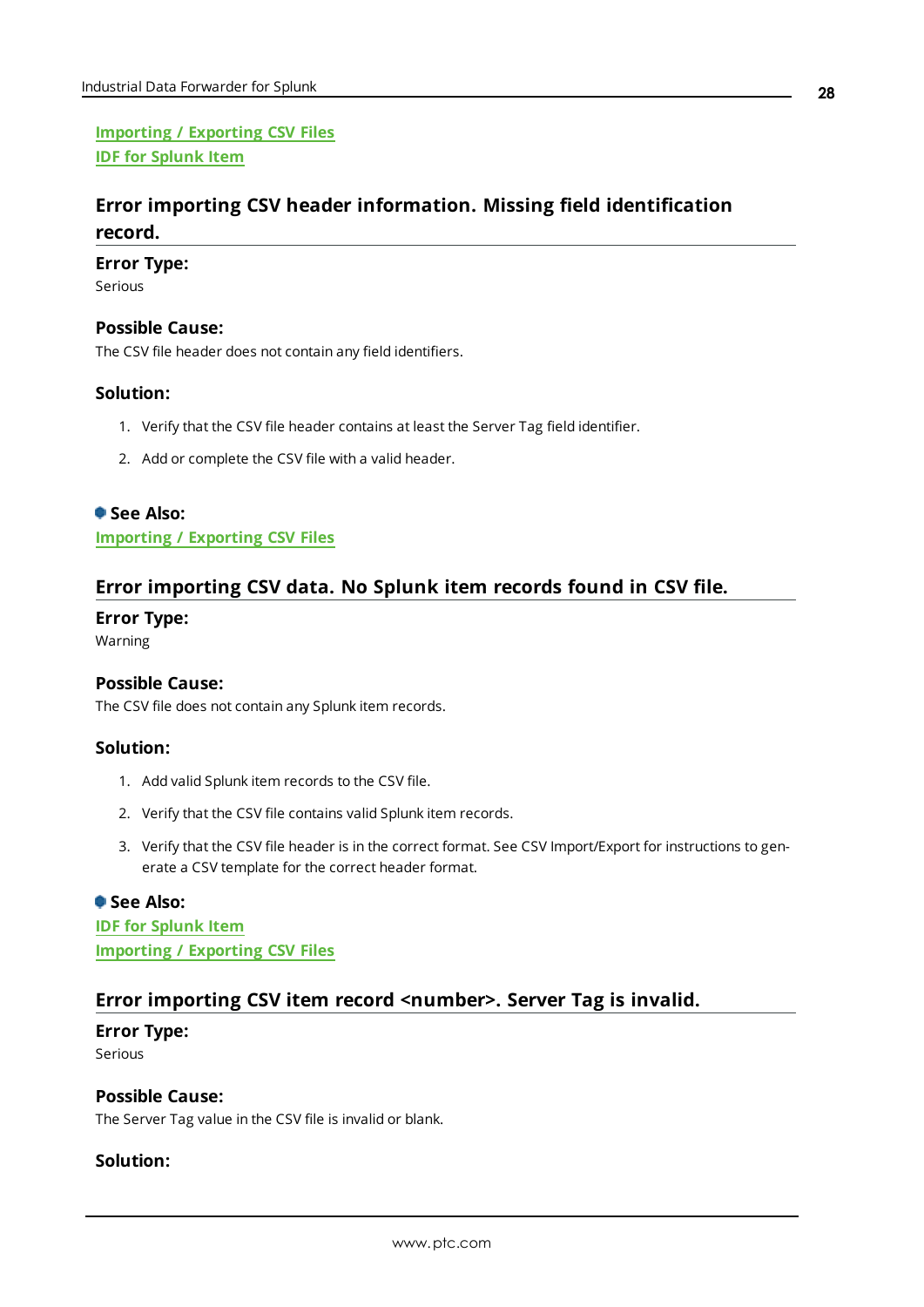- 1. Verify that the Server Tag value is not blank.
- 2. Verify that the Server Tag value contains at least one character other than underscores and periods.

#### **See Also:**

**[Importing](#page-20-0) / Exporting CSV Files IDF for [Splunk](#page-17-0) Item**

## <span id="page-28-0"></span>**Error importing CSV header information. Unrecognized field name: <field>.**

#### **Error Type:**

Serious

#### **Possible Cause:**

The CSV file header contains an unexpected field or one of the field names is misspelled.

#### **Solution:**

- 1. Verify that each field name is spelled correctly (Server Tag, Update Rate, Deadband, Metadata).
- 2. Verify that the CSV file header does not contain any extra fields.
- 3. Add or complete the CSV file with a valid header.

#### **See Also:**

<span id="page-28-1"></span>**[Importing](#page-20-0) / Exporting CSV Files**

## **Error importing CSV item record <number>. No Update Rate found; setting to <value>.**

#### **Error Type:**

Warning

#### **Possible Cause:**

The CSV record does not have a value in the Update Rate field.

#### **Solution:**

- 1. Verify that the CSV file has an Update Rate field in the file header.
- 2. Verify that the CSV record has a value in the Update Rate field.

## **See Also: [Importing](#page-20-0) / Exporting CSV Files**

<span id="page-28-2"></span>**IDF for [Splunk](#page-17-0) Item**

## **Error importing CSV item record <number>. Update Rate <value> is out of range; setting to <new value>.**

**Error Type:** Warning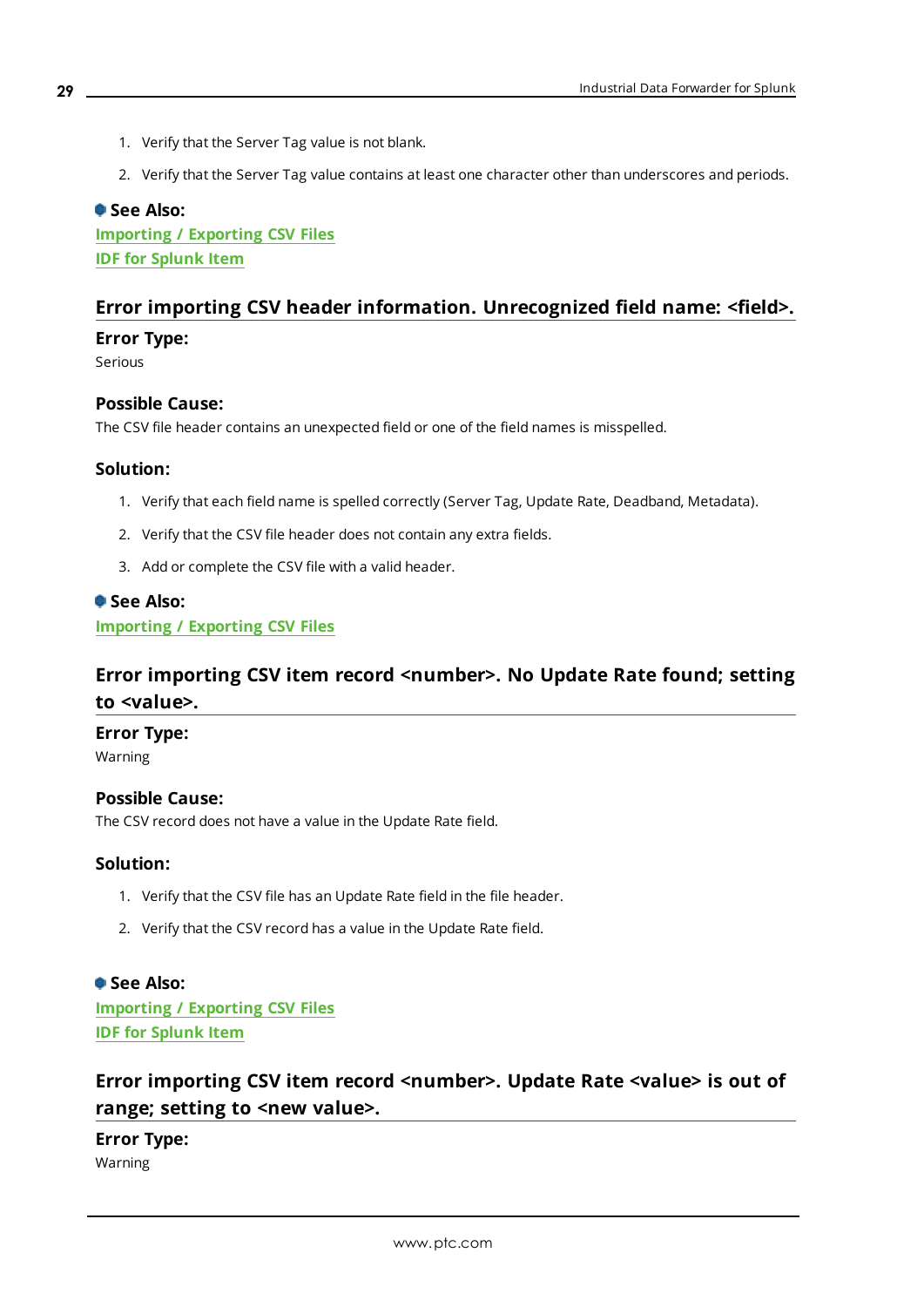#### **Possible Cause:**

The Update Rate value for the CSV record is outside the allowable range or is not an integer value.

#### **Solution:**

Verify that the Update Rate value for this record is an integer between 10 and 99,999 (inclusive).

**See Also: [Importing](#page-20-0) / Exporting CSV Files IDF for [Splunk](#page-17-0) Item**

#### <span id="page-29-0"></span>**Failed to export connection <connection> to CSV.**

#### **Error Type:**

Serious

#### **Possible Cause:**

- 1. The user may not have permission to write to the selected export location.
- 2. The system may have insufficient disk space to create the CSV file.

#### **Solution:**

- 1. Verify that the user has permission to write to the selected location.
- 2. Change the export location to one where the user has write permissions.
- 3. Verify that sufficient system resources are available to create the file.

#### **See Also:**

<span id="page-29-1"></span>**[Importing](#page-20-0) / Exporting CSV Files**

## **Failed to load XML project. Item <item> already exists in Splunk connection <connection>.**

#### **Error Type:**

Serious

#### **Possible Cause:**

There are duplicate Splunk items defined in the XML project file.

#### **Solution:**

Edit the project file to remove duplicate items. See below for an example of a duplicated Splunk item in XML.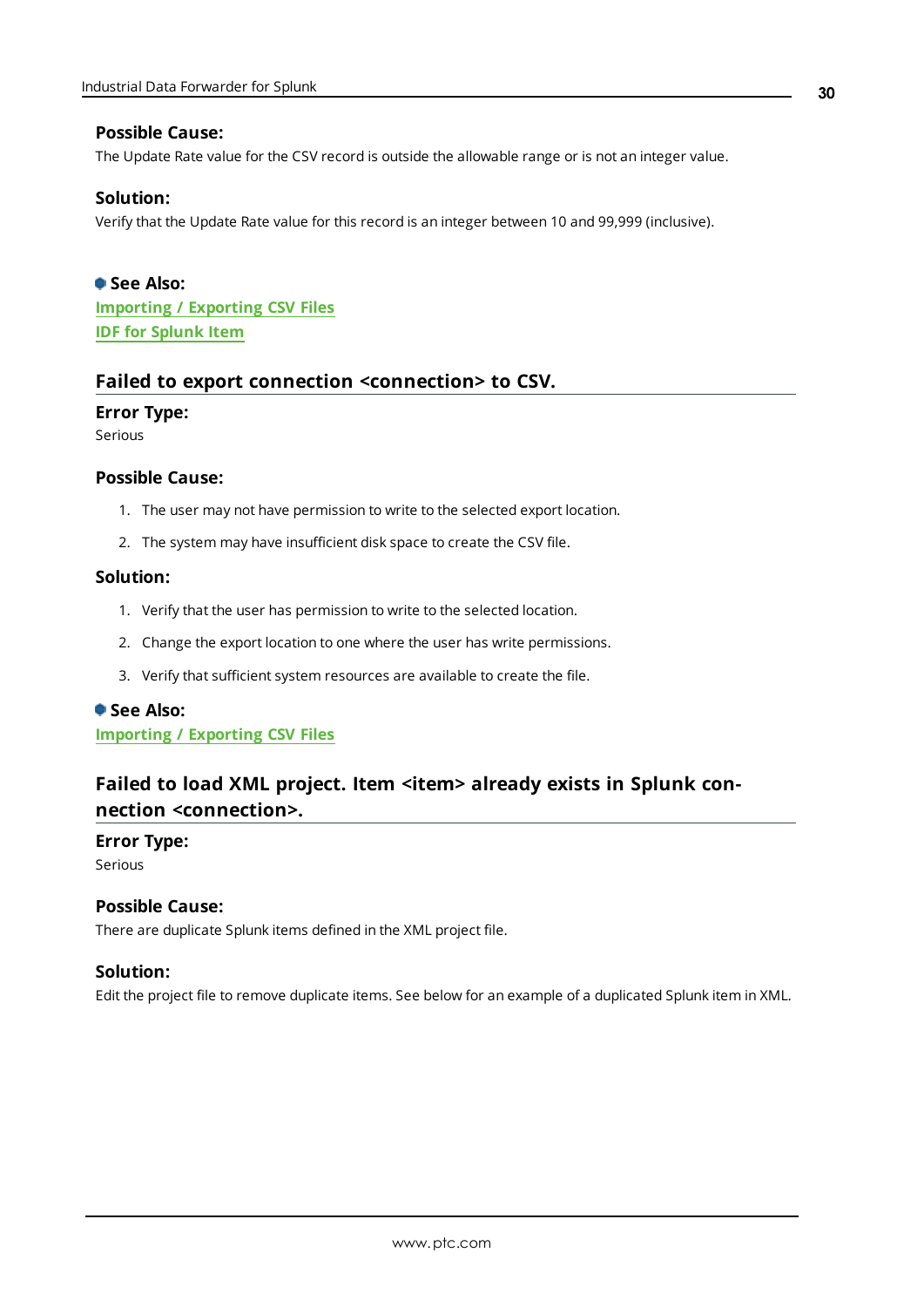| <idf splunk:splunkitems=""></idf>                           |
|-------------------------------------------------------------|
| <idf splunk:splunkitem=""></idf>                            |
| <idf splunk:name="">Simulators Sim1 Ramp1</idf>             |
| <idf splunk:tag=""><mark>Simulators.Sim1.Ramp1</mark></idf> |
| <idf splunk:updateratems="">1000</idf>                      |
| <idf splunk:deadband="">0.000000</idf>                      |
| <idf splunk:metadata="">MachineID="C24"</idf>               |
|                                                             |
| <idf splunk:splunkitem=""></idf>                            |
| <idf splunk:name="">Simulators Sim2 Ramp4</idf>             |
| <idf splunk:tag="">Simulators.Sim2.Ramp4</idf>              |
| <idf splunk:updateratems="">900</idf>                       |
| <idf splunk:deadband="">0.000000</idf>                      |
| <idf splunk:metadata="">MachineID="C24"</idf>               |
|                                                             |
| <idf splunk:splunkitem=""></idf>                            |
| <idf splunk:name="">Simulators Sim1 Ramp1</idf>             |
| <idf splunk:tag=""><mark>Simulators.Sim1.Ramp1</mark></idf> |
| <idf splunk:updateratems="">850</idf>                       |
| <idf splunk:deadband="">0.000000</idf>                      |
| <idf splunk:metadata="">MachineID="C24"</idf>               |
|                                                             |
|                                                             |

## <span id="page-30-0"></span>**Internal error occurred while sorting the Splunk item list.**

#### **Error Type:**

Serious

#### **Possible Cause:**

Insufficient system resources.

#### **Solution:**

- 1. Verify that sufficient system resources are available.
- 2. Shut down and restart the server configuration software.

#### **See Also:**

<span id="page-30-1"></span>**[Importing](#page-20-0) / Exporting CSV Files**

## **Unable to send data for item <item> on connection <connection>. The licensed item count of <limit> items has been reached.**

#### **Error Type:**

Serious

#### **Possible Cause:**

More items have been added to the plug-in than are allowed by the installed IDF for Splunk license.

#### **Solution:**

- 1. Remove Splunk items from the connection(s).
- 2. License the IDF for Splunk plug-in with a higher item limit.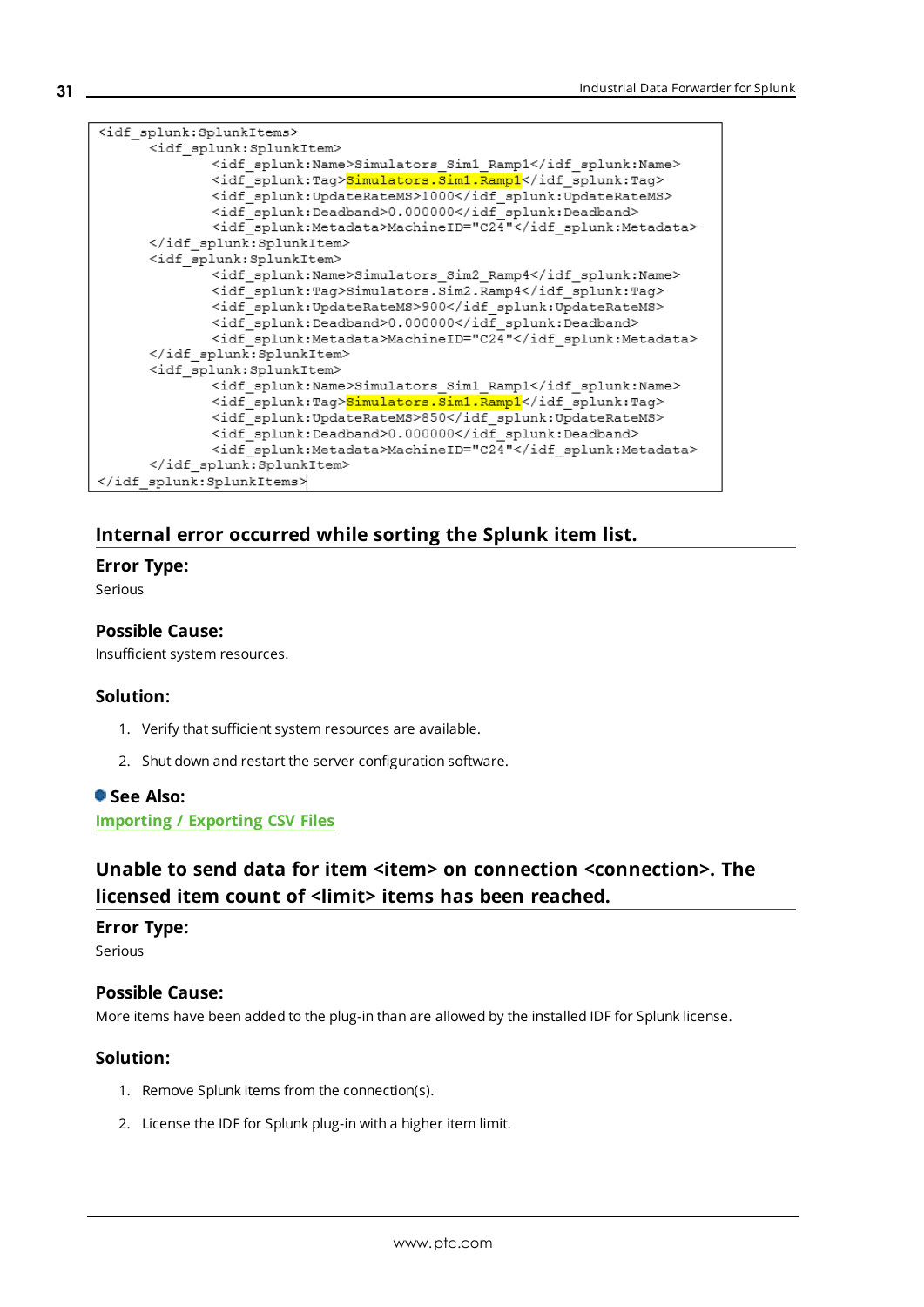# <span id="page-31-0"></span>Resources

In addition to this user manual, there are a variety of resources available to assist customers, answer questions, provide more detail about specific implementations, or help with troubleshooting specific issues.

**[Knowledge](https://www.kepware.com/support/knowledge-base/default.asp) Base [Whitepapers](https://www.kepware.com/en-us/support/whitepapers/) [Connectivity](https://www.kepware.com/en-us/support/resource-library/) Guides [Technical](https://www.kepware.com/en-us/support/resource-library/) Notes Training [Programs](https://www.kepware.com/en-us/products/training/) [Training](https://www.kepware.com/en-us/support/videos/) Videos Kepware [Technical](https://www.kepware.com/en-us/support/technical-support/) Support PTC [Technical](https://support.ptc.com/appserver/common/login/ssl/login.jsp) Support**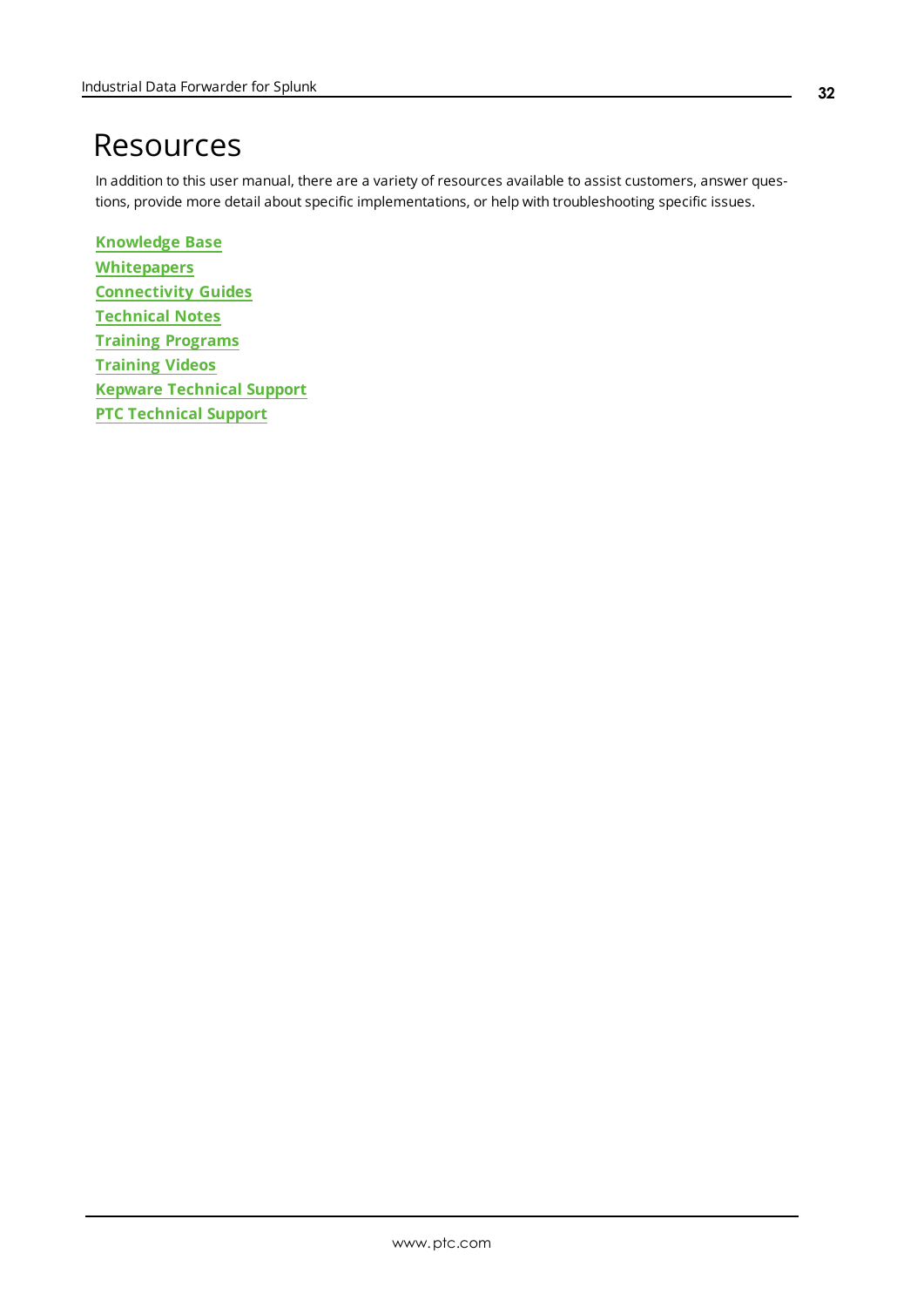# <span id="page-32-0"></span>Index

## **A**

Adding Items [8](#page-7-0) Adding the Connection [6](#page-5-1)

## **C**

Comma-Separated Value (CSV) [21](#page-20-1) Connection failed to connect to server. Please verify this connection information is correct and that the host can be reached. [24](#page-23-0) Connection Name [15](#page-14-1) Connection View [5](#page-4-1) Creating a New Splunk Connection [13](#page-12-0) Creating a New Splunk Item [15](#page-14-0) CSV File Format [21](#page-20-2)

## **D**

Deadband [16](#page-15-0), [18](#page-17-1) Delimiter [22](#page-21-0) Detail View [5](#page-4-2) Dropping data for connection (server), the maximum queue size is reached. Slow down the data collection rate or verify the server is responsive. [24](#page-23-1)

## **E**

Enabled [15](#page-14-2) Error adding item to connection. [24](#page-23-2) Error adding item. This item already exists in connection. [25](#page-24-0) Error importing CSV data. Header fields are out of order. Metadata must be the final field. [27](#page-26-0) Error importing CSV data. Invalid CSV header. [26](#page-25-2) Error importing CSV data. Memory allocation failed. [27](#page-26-1) Error importing CSV data. No Splunk item records found in CSV file. [28](#page-27-1) Error importing CSV header information. Duplicate field name. [26](#page-25-1) Error importing CSV header information. Missing field identification record. [28](#page-27-0) Error importing CSV header information. Unrecognized field name. [29](#page-28-0)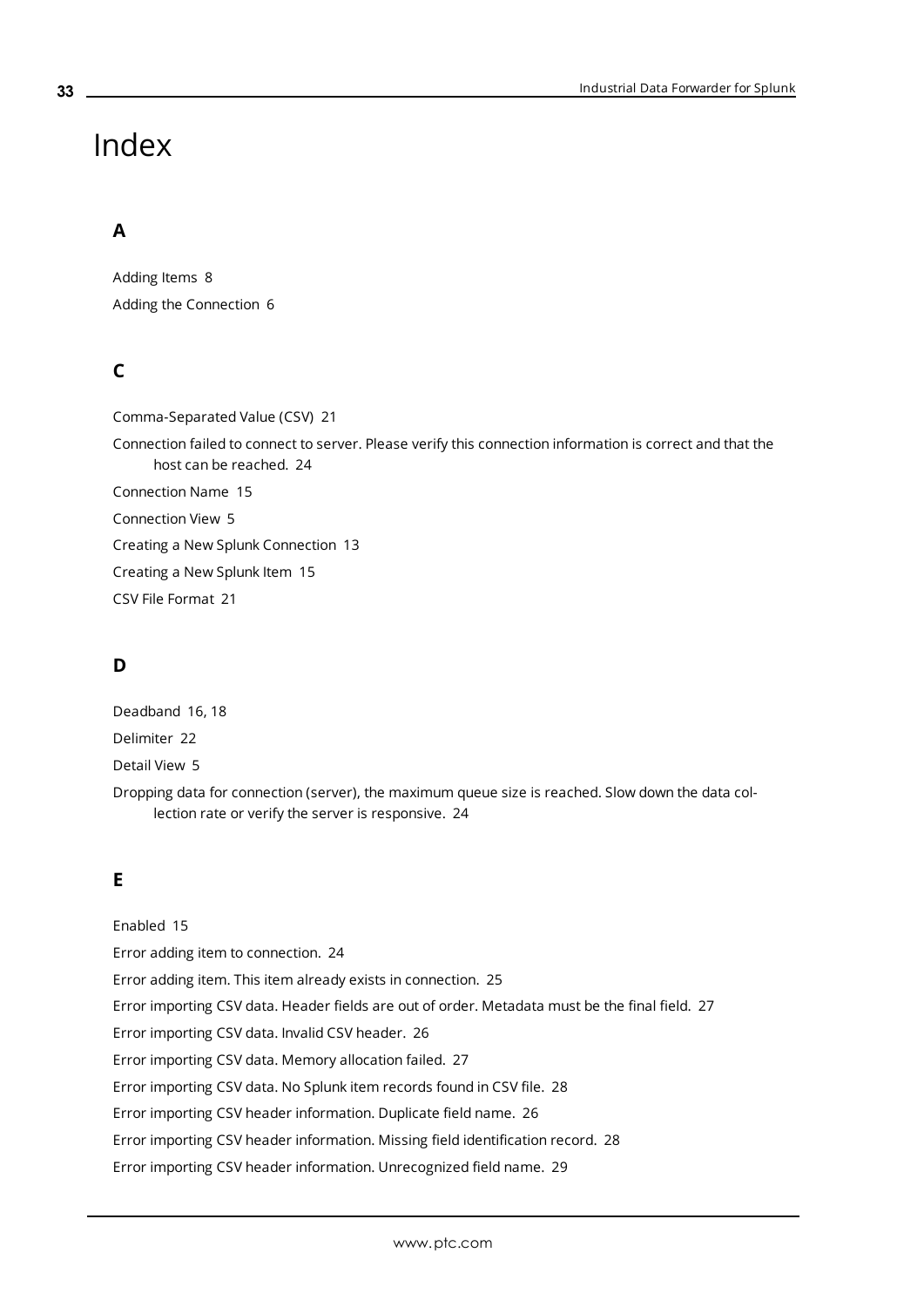Error importing CSV item record. Deadband is invalid - setting to new value. [25](#page-24-1) Error importing CSV item record. Deadband is out of range - setting to new value. [26](#page-25-0) Error importing CSV item record. Invalid Metadata string, setting to default value. [27](#page-26-2) Error importing CSV item record. No Deadband value found - setting to new value. [25](#page-24-2) Error importing CSV item record. No Update Rate found - setting to value. [29](#page-28-1) Error importing CSV item record. Server Tag is invalid. [28](#page-27-2) Error importing CSV item record. Update Rate is out of range - setting to new value. [29](#page-28-2) Errors [5,](#page-4-3) [23](#page-22-1) Event Log [5](#page-4-4) Event Log Messages [23](#page-22-0) Every Sca [16](#page-15-0) Every Scan [19](#page-18-1) Exporting [22](#page-21-1)

## **F**

Failed to export connection to CSV. [30](#page-29-0) Failed to load XML project. Item already exists in Splunk connection. [30](#page-29-1)

#### **H**

Help Contents [4](#page-3-0)

### **I**

IDF for Splunk Connection [14](#page-13-0) IDF for Splunk Item [18](#page-17-0) Importing [22](#page-21-2) Importing / Exporting CSV Files [21](#page-20-0) Internal error occurred while sorting the Splunk item list. [31](#page-30-0) IP/Hostname [14-15](#page-13-1) Item Count [15](#page-14-3)

### **L**

License Limit [15](#page-14-4)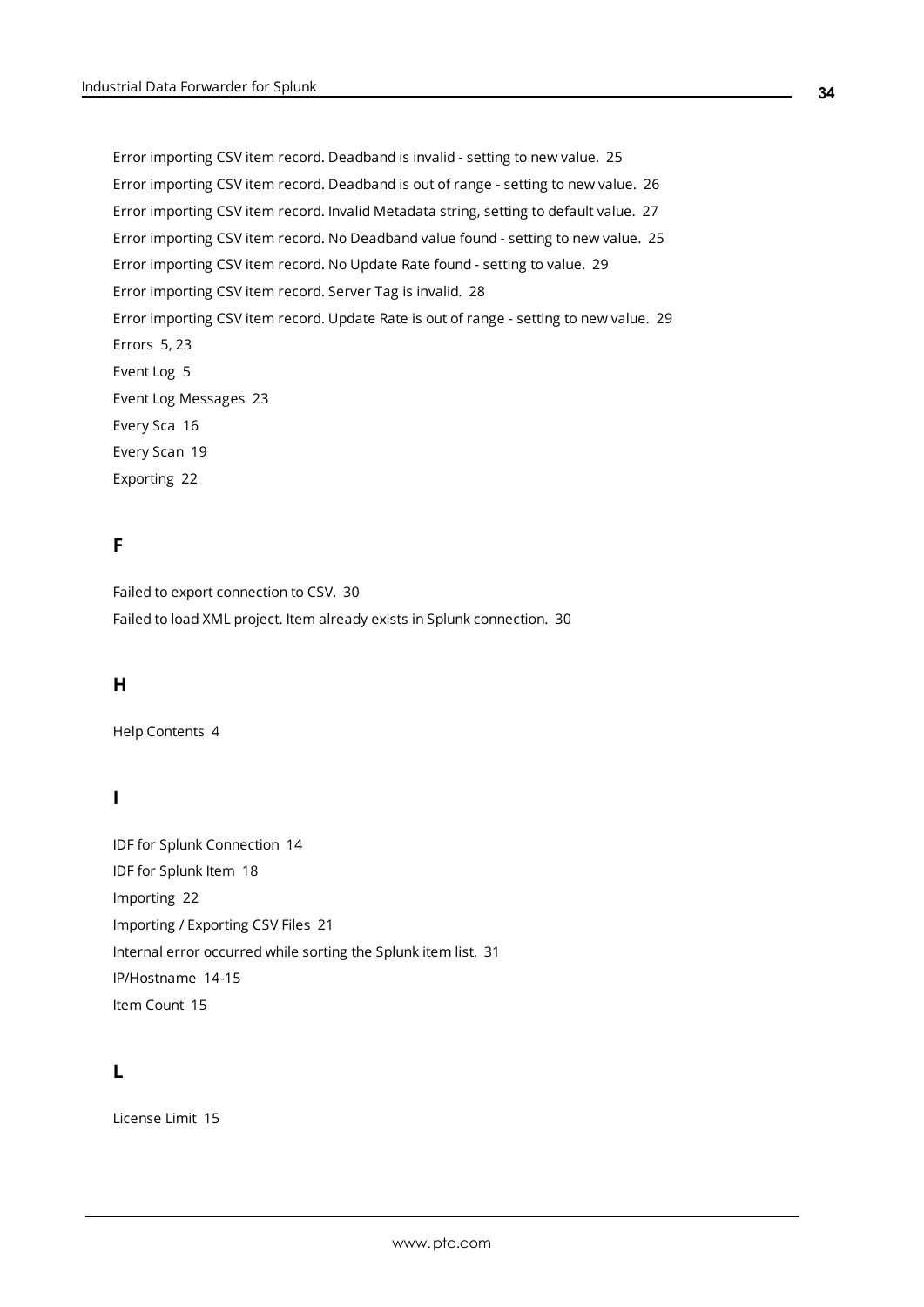## **M**

Messages [23](#page-22-0) Metadata [19](#page-18-2) Multiple Splunk Items [19](#page-18-0)

## **O**

Only on Data changes [16](#page-15-0) Only on Data Changes [18](#page-17-2) Overview [4](#page-3-1)

## **P**

Plug-In Setup [12](#page-11-0) Port [15](#page-14-5) Prerequisites [6](#page-5-2)

## **Q**

Quick Start [6](#page-5-0)

## **R**

Resources [32](#page-31-0)

## **S**

Server Tag [18](#page-17-3) Splunk item [16](#page-15-1)

## **T**

Tag Browser [16](#page-15-2) Template [21](#page-20-3) Toolbar [5](#page-4-5) Total Item Count [15](#page-14-6)